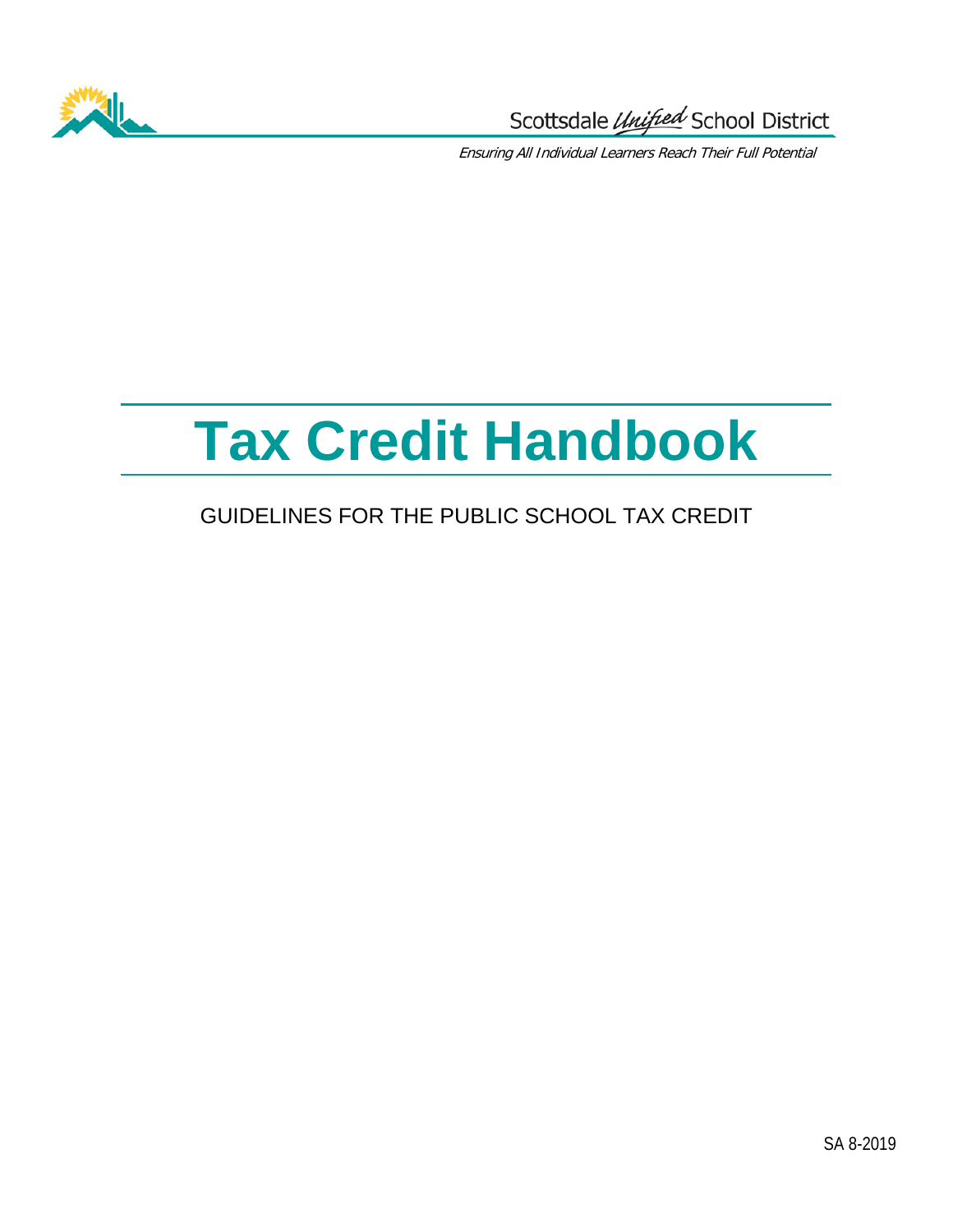# **Table of Contents**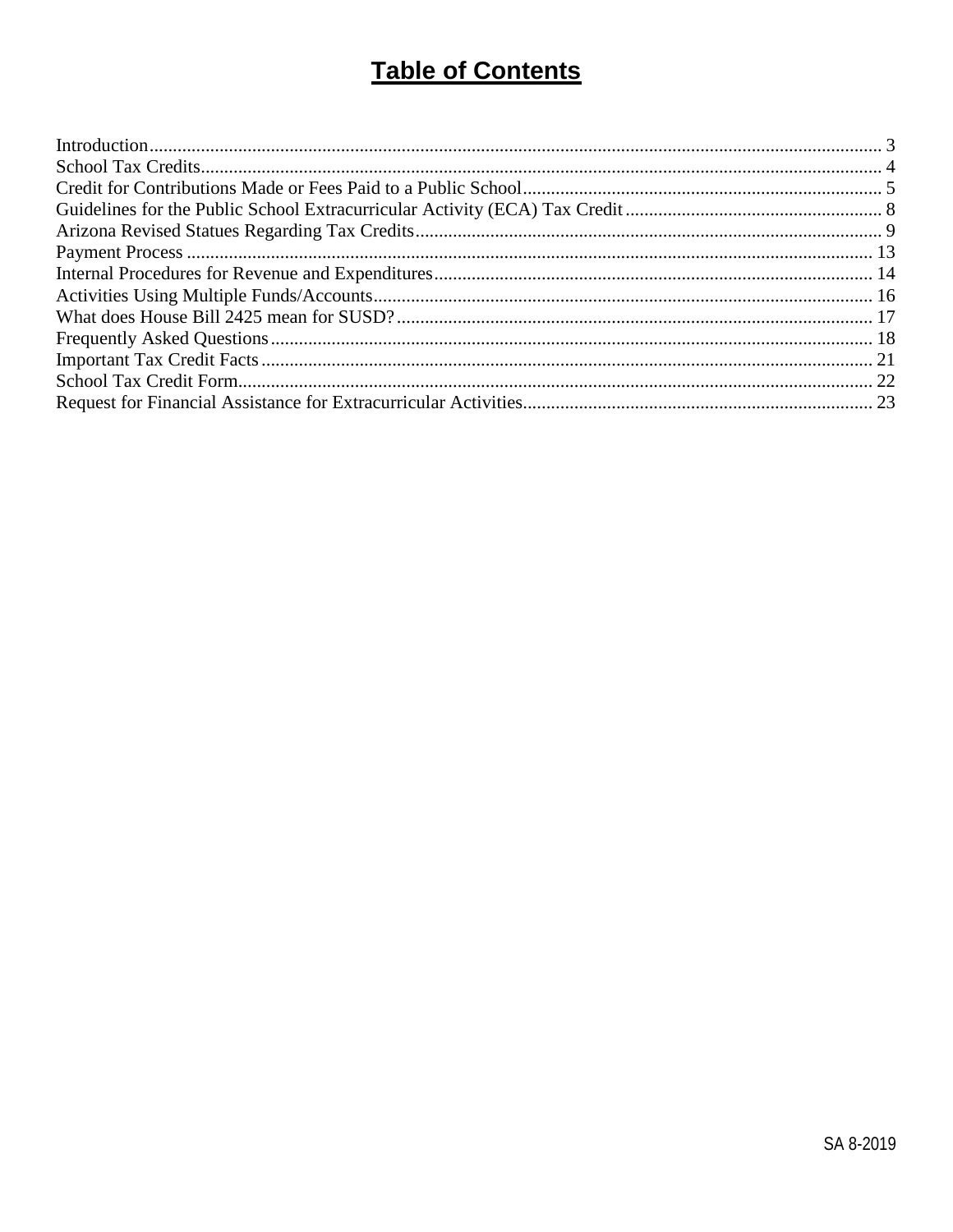### **Introduction**

<span id="page-2-0"></span>An individual may claim a nonrefundable tax credit for making cash contributions or for certain fees paid to a public school located in Arizona for the support of the following purposes:

- a) Extracurricular activities
- b) Character education programs, defined in A.R.S. § 15-719
- c) Standardized testing fees for college readiness
- d) Assessment for career and technical preparation programs
- e) Cardiopulmonary resuscitation (CPR) training defined in A.R.S. § 15-718.01.

From and after **June 30, 2019 through June 30, 2022** individuals may claim a nonrefundable tax credit for making contributions or for fees paid for the support of:

- f) Acquiring capital items as defined in the Uniform System of Financial Records, including those items listed in section A.R.S. § Title 15-903, subsection C paragraphs 2 through 8
- g) Community school meal programs
- h) Student consumable health care supplies
- i) Playground equipment and shade structures for playground equipment.

To qualify for the credit, an individual must make contributions for qualifying expenditures per A.R.S. § 43-1089.01. The credit is equal to the amount of fees paid or cash contributions, not to exceed \$400 for married filing joint filers and \$200 for all other filing statuses.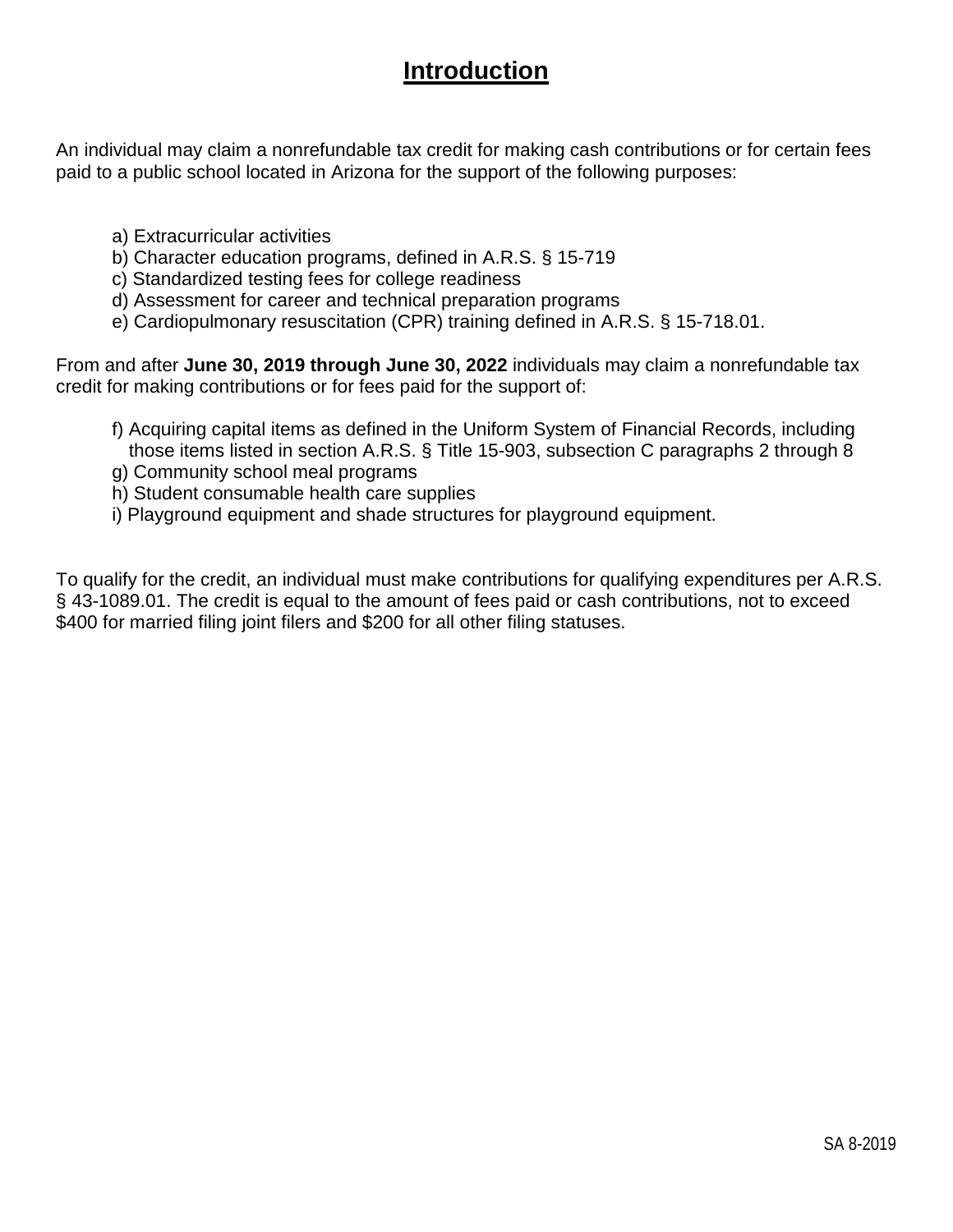# **School Tax Credits**

#### Extracted from Arizona Department of Revenue Publication 707

<span id="page-3-0"></span>This publication provides general information about school tax credits for individuals. For complete details, refer to the Arizona Revised Statutes. In case of inconsistency or omission in this publication, the language of the Arizona Revised Statutes (A.R.S.) will prevail.

### **What school tax credits are available to individuals?**

There are five different school tax credits that an individual may be eligible to claim. An individual may claim a credit for making contributions or paying fees to a public school for support of qualified activities or qualified programs. An individual may also claim two separate credits for making donations to a qualified school tuition organization for scholarships to private schools. Additionally, an individual who is a shareholder of an S corporation may claim two separate credits for contributions made by the S corporation to a qualified school tuition organization when the S corporation qualifies for a corporate credit and makes an election to pass that credit through to its individual shareholders.

### **Who may claim the individual school tax credits?**

The individual school tax credits are available only to individuals. The individual school tax credits are not available to trusts, estates, regular corporations, or S corporations. Additionally, partnerships and S corporations cannot pass the individual credits through to its partners or shareholders. However, an S corporation that is eligible for the corporate school tuition tax credits may elect to pass those corporate credits through to its individual shareholders.

### **What forms should an individual use to claim these credits?**

An individual that makes contributions or pays fees to a public school for support of qualified activities or qualified programs uses Arizona Form 322 to claim this credit. An individual that makes a contribution to a qualifying school tuition organization uses Arizona Form 323 and Arizona Form 348 (depending on the level of donations) to claim these credits. An individual shareholder of an S corporation uses Form 335-I and/or 341-I to claim the private school tuition tax credit(s), which an S corporation passed through to its individual shareholders.

### **Can a taxpayer receive a refund of these credits?**

No. The credits may only be used to the extent they reduce a tax liability to zero. Any unused amounts may be carried forward for not more than five consecutive taxable years

**Can a taxpayer claim all five credits in the same taxable year?**  Yes.

### **On the Arizona state income tax return, can a taxpayer claim both an itemized deduction and a tax credit for a contribution made to either a public school or a school tuition organization?**

No. Any amount claimed as a tax credit cannot be taken as an itemized deduction. However, you may still claim any excess over the amount claimed as a credit as an itemized deduction as long as the contribution did not benefit your dependent.

#### **Must a taxpayer have a child in school in order to claim any of these credits?**  No.

### **Is a charter school considered to be a public school or a private school?**

A charter school is defined in A.R.S. §15-101 as a public school. Therefore, contributions made or fees paid for support of qualified activities or qualified programs to a charter school are eligible for the credit on Arizona Form 322.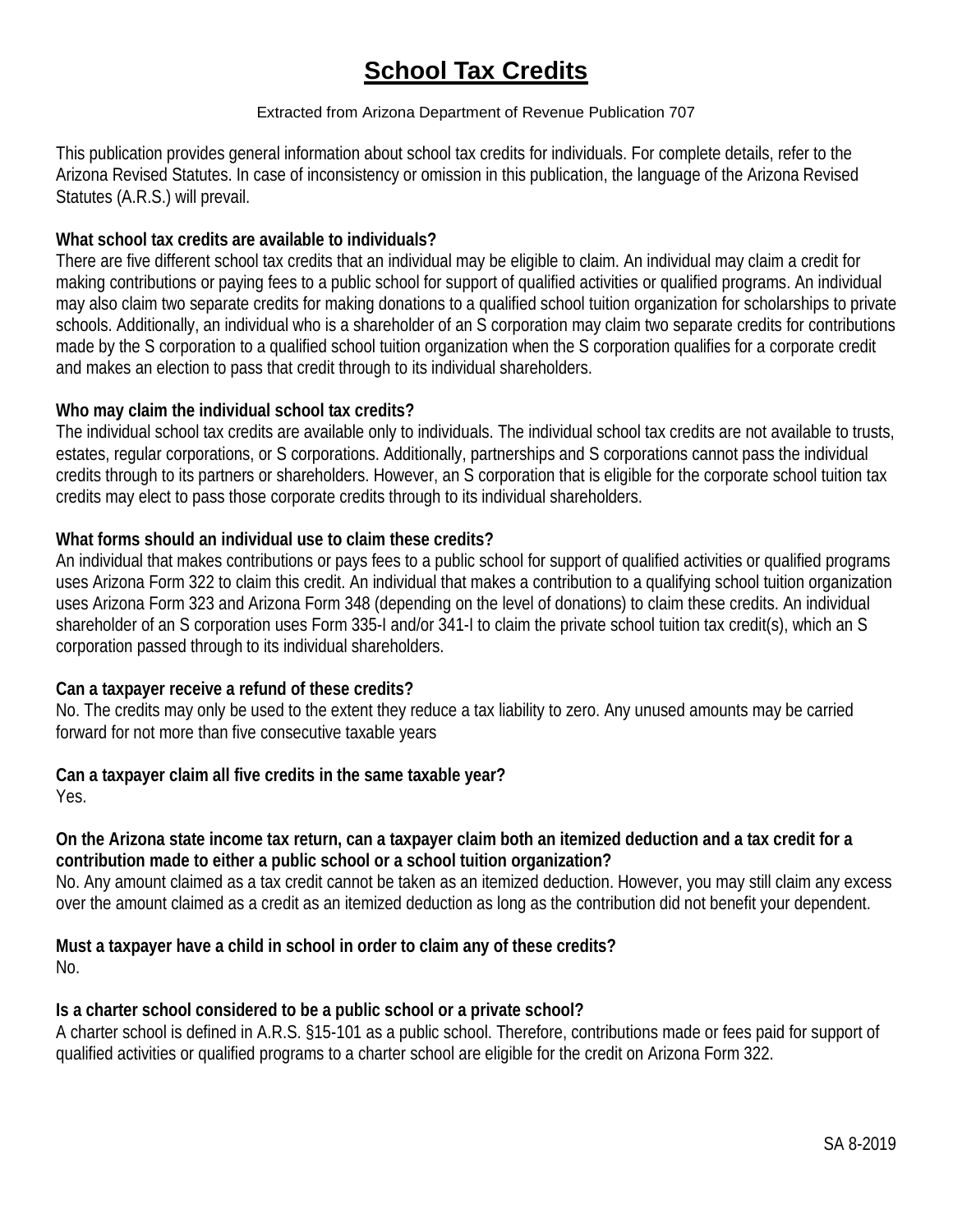# <span id="page-4-0"></span>**Credit for Contributions Made or Fees Paid to a Public School**

### **What do I have to do to qualify for this credit?**

To qualify for the credit you must make cash or payroll withholding contributions or pay fees to a public school for support of qualified activities or qualified programs.

### **What are qualified activities or qualified programs for the purpose of the public school credit?**

For the purpose of the public school credit, qualified activities and qualified programs include any of the following:

- Extracurricular activities
- Character education programs
- Standardized testing fees for college credit or readiness offered by a widely recognized and accepted educational testing organization
- Preparation courses and materials for standardized testing
- The career and technical education industry certification assessment
- Cardiopulmonary resuscitation training pursuant to A.R.S. §15-718.01

#### **What are extracurricular activities?**

Extracurricular activities are school-sponsored activities that may require enrolled students to pay a fee in order to participate. Such activities may include, but are not limited to, use of band uniforms, use of equipment or uniforms for varsity athletics, use of scientific laboratory equipment or materials or in-state or out-of-state trips that are solely for competitive events.

Extracurricular activities do not include any senior trips or events that are recreational, amusement or tourist activities. Generally, any optional, noncredit, educational or recreational activities that supplement the education program of the school are considered to be extracurricular activities. A.R.S. §15-342(24) requires each district school board to determine which activities are extracurricular and what fees will be levied. Fees must not exceed the actual costs of the activity. Fees for the use of scientific or other equipment must be optional and not part of a course taken for credit.

#### **What is a character education program?**

A character education program is a program defined in A.R.S. §15-719. Under this statute each district may develop its own course of study for each grade. At a minimum, the character education program must include:

- Instruction in the definition and application of at least six of the following character traits: truthfulness, responsibility, compassion, diligence, sincerity, trustworthiness, respect, attentiveness, obedience, orderliness, forgiveness, virtue, fairness, caring, citizenship and integrity.
- Use of activities, discussions and presentations to illustrate and reinforce the application of the character traits.
- Presentations by teachers or mentors who demonstrate the character traits.

#### **What are standardized testing fees for college credit or readiness?**

These are testing fees paid to the school for the SAT, PSAT, ACT, advanced placement and international baccalaureate diploma tests and other similar tests.

#### **What is a widely recognized and accepted educational organization testing organization**?

A widely recognized and accepted educational testing organization means the College Board, the ACT, the International Baccalaureate and other organizations that are widely recognized and accepted by colleges and universities in the United States and that offer college credit and readiness examinations.

#### **What is career and technical education industry certification assessment?**

This is an assessment for career and technical preparation programs for students.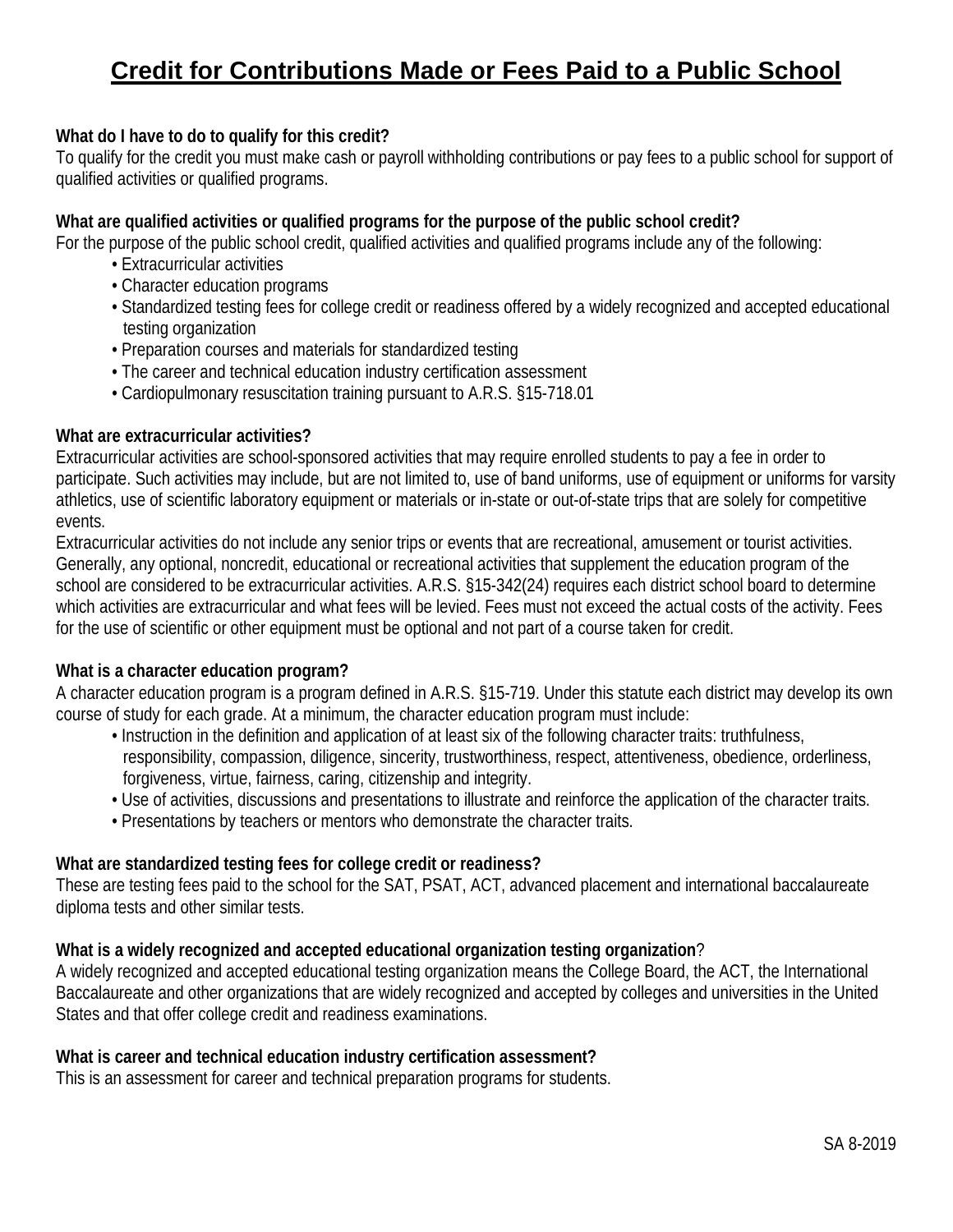### **What is a fee paid for the support of extracurricular activities?**

A fee is a dollar amount paid to a public school for the support of extracurricular activities.

### **What is an enrolled student for the purpose of extracurricular activities?**

An enrolled student is a student included by the school in its average daily membership count. Pre-school students, except handicapped students, and adult education students are excluded.

**Will I qualify for the credit if I pay fees for my own child to participate in qualified activities or qualified programs?**  Yes, if the fees you pay for your own child to participate in qualified activities or qualified programs qualify for the credit.

### **Do contributions I make to the school qualify for the credit?**

Yes, if the contributions are in support of qualified activities or qualified programs.

### **Do I qualify for the credit if I make a contribution or pay fees to an organization (e.g., PTA, school foundation, or school club) which then gives the funds in a lump sum to the school or directly pays for qualified activities or qualified programs?**

No. A.R.S. §43-1089.01 requires that the contributions be made and that fees be paid "to a public school." Therefore, the payment must be made directly to the public school or district only.

### **Do I qualify to claim the credit if I make a contribution or pay fees for qualified testing to the testing company instead of directly to the school?**

No. A.R.S. §43-1089.01 requires that the fees be paid "to a public school." Therefore, for standardized testing to qualify for the public school tax credit, the checks will need to be made out to the public school and not the testing company.

### **Must the credit for contributions made or fees paid to a public school be claimed in the year of donation?**

No, beginning in 2016, credit-eligible fees paid and contributions made to a public school from January 1 through April 15 of a calendar year may be used as a tax credit to either the current or preceding taxable year and is considered to have been made on the last day of that taxable year.

For example, qualifying contributions made to a public school from January 1, 2018, to April 17, 2018, may be used as a tax credit on either your 2017 or 2018 Arizona income tax return. If April 15 falls on a Saturday, Sunday or a legal holiday, a contribution shall be considered timely if made on the next business day. For example: April 15, 2018, falls on a Sunday and District of Columbia Emancipation Day will be observed on Monday, April 16, 2018. You have until Tuesday, April 17, 2018, to file your return.

### **What is the maximum amount of the credit?**

The credit is equal to the amount contributed or the amount of fees paid. However, for single taxpayers or heads of household, the credit cannot exceed \$200. For married taxpayers that file a joint return, the credit cannot exceed \$400. If married taxpayers file separate returns, each spouse may claim 1/2 of the credit that would have been allowed on a joint return.

### **What public schools and grades are eligible for the credit?**

Public schools and charter schools that provide instruction in grades kindergarten through 12 are eligible for the credit. Nongovernmental schools, pre-schools, community colleges and universities do not qualify for the credit.

### **If a school establishes a central fund to pay for extracurricular activities, would a payment to this central fund qualify for the tax credit?**

Yes. The credit is authorized for any fees paid by a taxpayer to a public school located in this state for the support of extracurricular activities.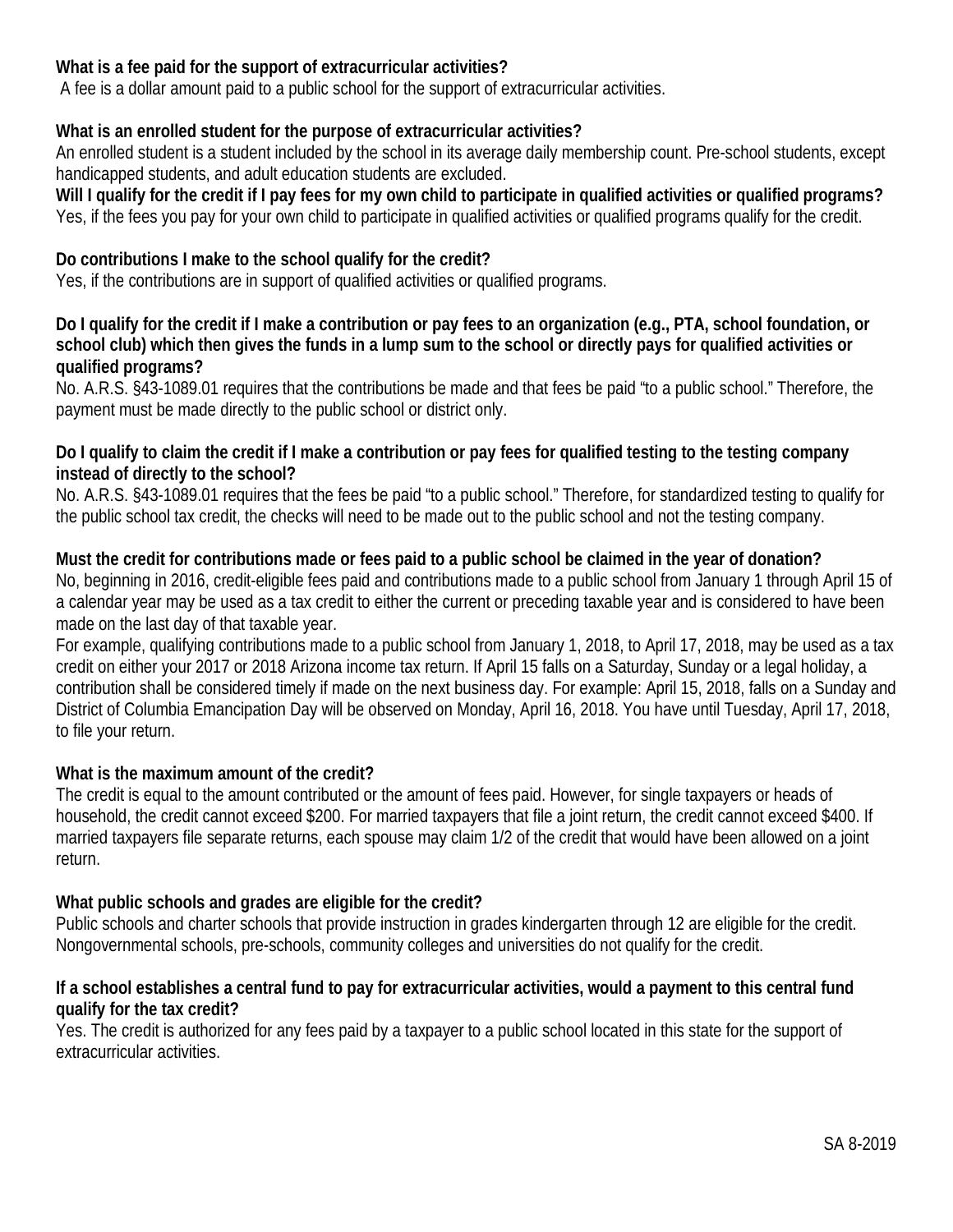### **Where should the central fund be held?**

The central fund should be held at the school district, but the district must separately account for the funds from each public school and not transfer funds from one public school to another.

### **Must each public school make a report to the Arizona Department of Revenue (ADOR) detailing amounts and uses of the extracurricular activity and character education program funds?**

Yes. Each school must report on a form prescribed by ADOR by February 28 of the following calendar year showing the number of payments, the dollar amount of fee and contributions received and the amount spent categorized by specific activity or program.

### **Must a public school issue a receipt to the taxpayer for contributions made or fees paid for qualified activities or qualified programs?**

Yes. A taxpayer needs a receipt in order to claim a tax credit. The receipt needs to include the school site CTDS number (County Code, Type Code, and District Code & Site Number), public school name, school district name, taxpayer name and address, amount contributed or fees paid, date contributed or paid, and a description of the extracurricular activity, program or purpose being supported.

### **May I make credit-eligible contributions through payroll withholding?**

Yes. You may be able to make credit eligible contributions to a public school through payroll withholding. Check with your employer to see if your employer has agreed to withhold contributions that qualify for this credit from your pay.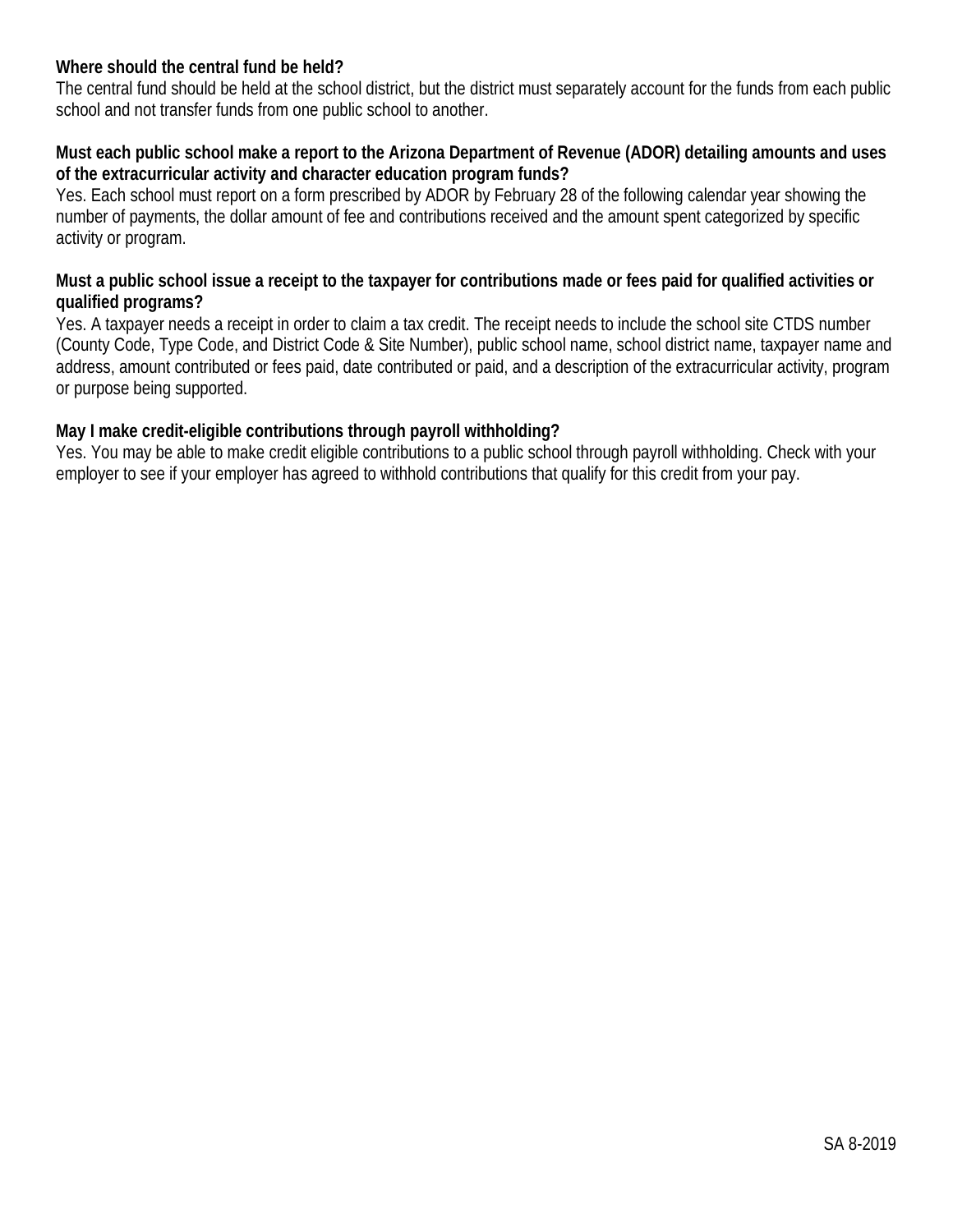### <span id="page-7-0"></span>**Guidelines for the Public School Extracurricular Activity (ECA) Tax Credit**

Provided by the Office of Economic Research & Analysis Arizona Department of Revenue

### **Use of unspent ECA contributions previously designated for a specific purpose**

The site council of each individual public school that receives contributions that are not designated for a specific purpose shall determine how the contributions are used. The principal, director or chief administrator of a charter school shall determine how the contributions are used if the charter school does not have a site council.

### **Can a school reclassify unspent contributions that were previously designated for a specific purpose?**

The school site may reclassify contributions that were previously designated for a specific purpose or program under the following two conditions

1. The purpose or program has been discontinued

2. Or the program has not been used in 2 consecutive years

The site council (generally a group of parents, teachers and classified employees that work with the school officials to make decisions) of each individual public school that reclassifies contributions to undesignated shall determine how the contributions are used. If a charter school does not have a site counsel the principal, director or chief administrator of a charter school shall determine how the contributions are used.

### **Moving fund within schools (From and after June 30, 2019 through June 30, 2022)**

The site council may transfer undesignated contributions as defined above to any school within the same school district.

### **How must extracurricular activity fees be adopted?**

If an extracurricular activity fee is charged, the fee must be adopted by the Governing Board at a public meeting after a notice is given to all parents of students enrolled in the district. See A.R.S. § 15-342(24). Districts typically adopt a fee schedule near the beginning of the school year and may later publish supplementary fee schedules. Best practice is for any extracurricular activity fees, including fees for field trips, to be included on the district's published fee schedules. Activity fees that have not been properly noticed or adopted by the Governing Board are not tax credit eligible.

### **Can the fees be paid directly to a third-party that is coordinating the activity?**

Extracurricular activity fees, if any, must be paid directly to the district or school. Fees paid to third-parties do not qualify for tax credits. See Arizona Attorney General Opinions I03-008 and I98-007.

### **Must the district waive all or part of an activity fee if it creates an economic hardship for a student?**

The Governing Board must authorize principals to waive all or part of the fee if it creates an economic hardship for a pupil. In practice, the school's site council may choose to use undesignated tax credit donations to pay for the activity fees of students for whom payment would represent an economic hardship. Thus, for an activity fee to be tax credit eligible, other funding sources (such as other fund raising or the use of undesignated tax credit donations approved by a site council) must be available to allow a student with economic hardship to participate in the activity.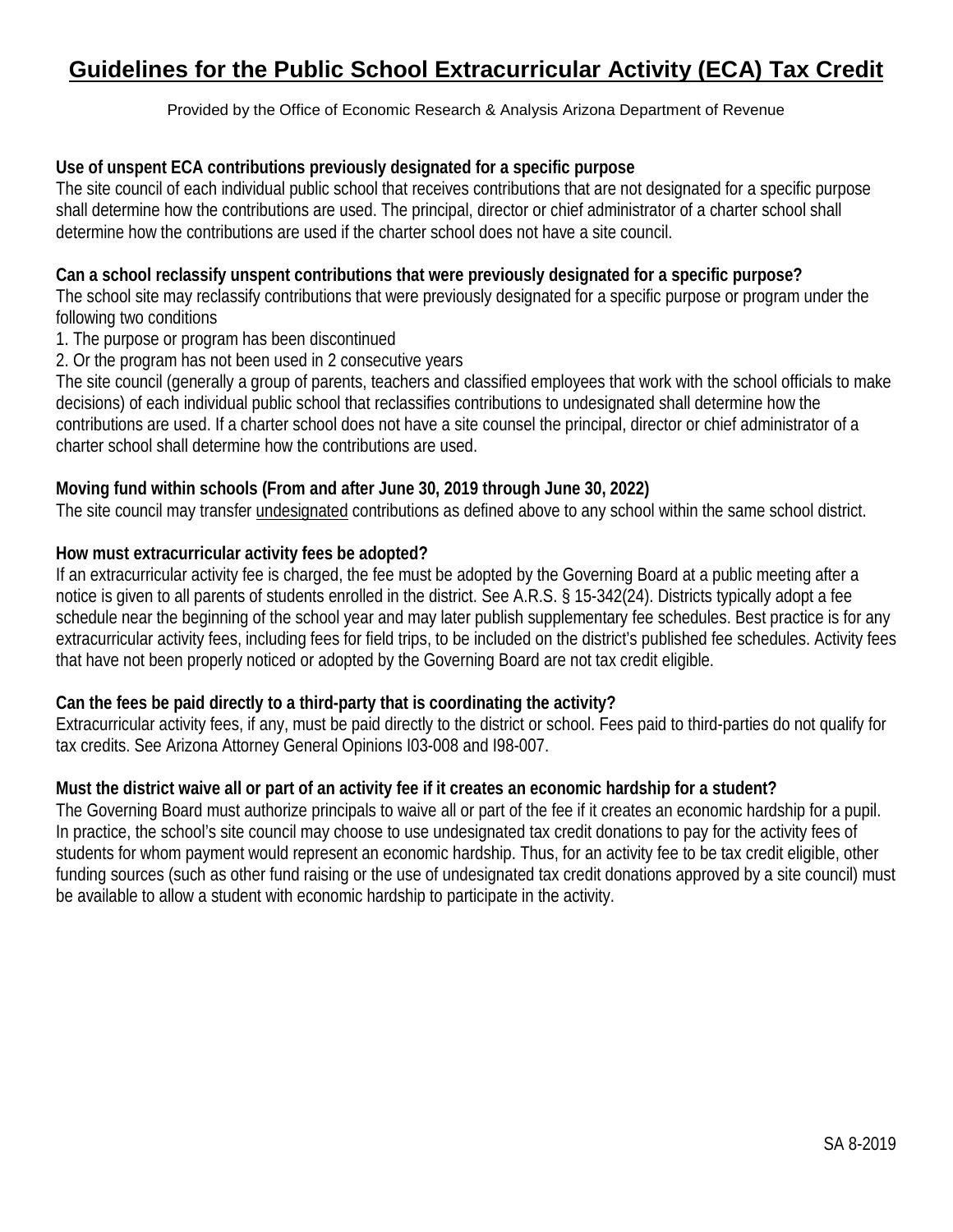# **Arizona Revised Statues Regarding Tax Credits**

### <span id="page-8-0"></span>**A.R.S. 43-1089.01 Tax Credit; public school fees and contributions; definitions**

A. A credit is allowed against the taxes imposed by this title for the amount of any fees paid or cash contributions made by a taxpayer or on the taxpayer's behalf pursuant to section 43-401, subsection G during the taxable year to a public school located in this state for the following public school purposes:

- 1. Standardized testing for college credit or readiness offered by a widely recognized and accepted educational testing organization.
- 2. The career and technical education industry certification assessment.
- 3. Preparation courses and materials for standardized testing.
- 4. Cardiopulmonary resuscitation training pursuant to section 15-718.01.
- 5. Extracurricular activities.
- 6. Character education programs.
- 7. From and after June 30, 2019 through June 30, 2022:
- (a) Acquiring capital items, as defined in the uniform system of financial records, including those items listed in section 15- 903, subsection C, paragraphs 2 through 8.
- (b) Community school meal programs.
- (c) Student consumable health care supplies.
- (d) Playground equipment and shade structures for playground equipment.
- B. The amount of the credit shall not exceed:
- 1. \$200 for a single individual or a head of household.
- 2. \$400 for a married couple filing a joint return.
- C. A husband and wife who file separate returns for a taxable year in which they could have filed a joint return may each claim only one-half of the tax credit that would have been allowed for a joint return.
- D. The credit allowed by this section is in lieu of any deduction pursuant to section 170 of the internal revenue code and taken for state tax purposes.
- E. If the allowable tax credit exceeds the taxes otherwise due under this title on the claimant's income, or if there are no taxes due under this title, the taxpayer may carry the amount of the claim not used to offset the taxes under this title forward for not more than five consecutive taxable years' income tax liability.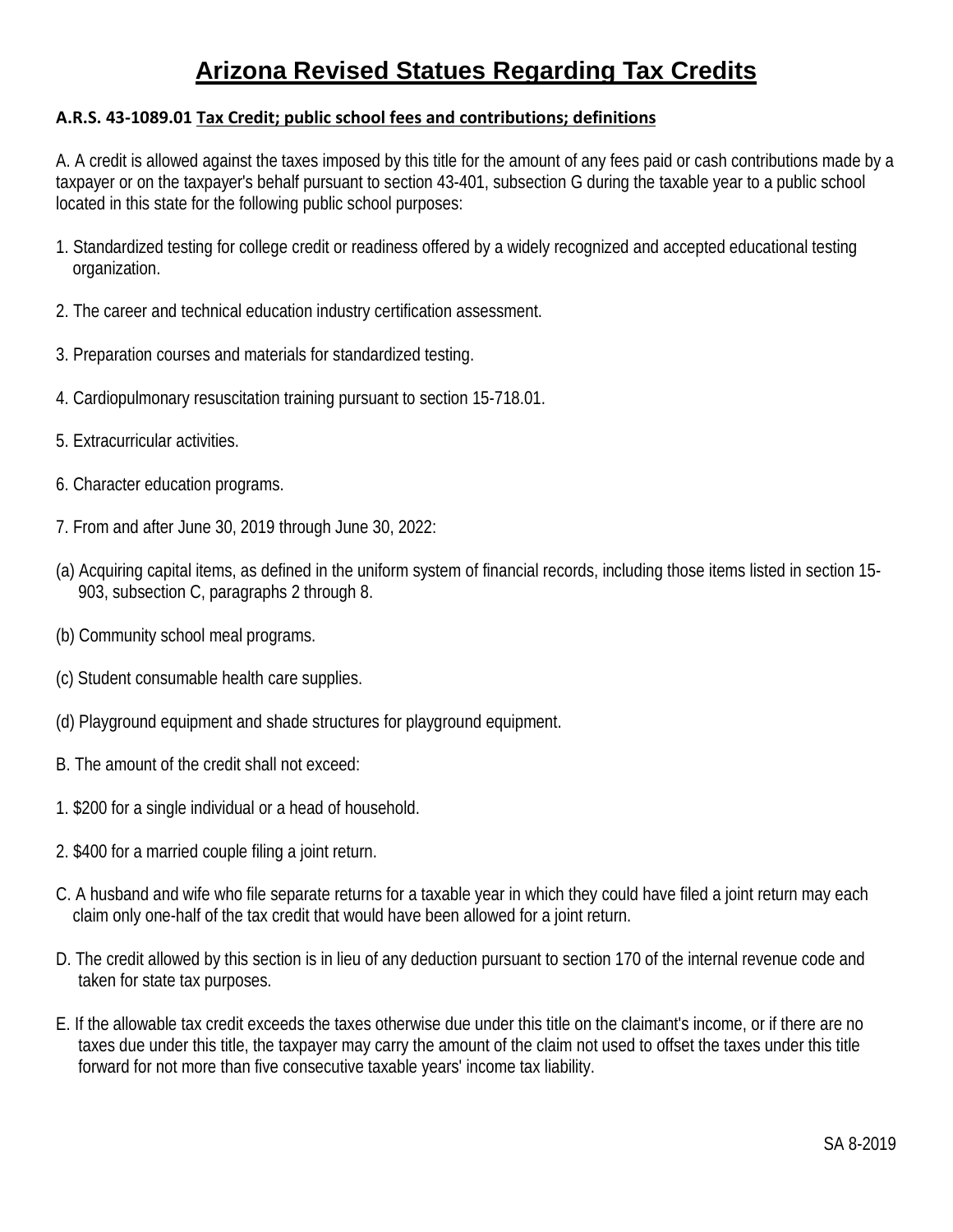- F. The site council of the public school that receives contributions that are not designated for a specific purpose shall determine how the contributions are used at the school site. If a charter school does not have a site council, the principal, director or chief administrator of the charter school shall determine how the contributions that are not designated for a specific purpose are used at the school site. If at the end of a fiscal year a public school has unspent contributions that were previously designated for a specific purpose or program and that purpose or program has been discontinued or has not been used for two consecutive fiscal years, these contributions shall be considered undesignated in the following fiscal year for the purposes of this subsection, and the site council may transfer these undesignated contributions to any school within the same school district.
- G. A public school that receives fees or a cash contribution pursuant to subsection A of this section shall report to the department, in a form prescribed by the department, by February 28 of each year the following information:
- 1. The total number of fee and cash contribution payments received during the previous calendar year.
- 2. The total dollar amount of fees and contributions received during the previous calendar year.
- 3. The total dollar amount of fees and contributions spent by the school during the previous calendar year, categorized by specific standardized testing, preparation courses and materials for standardized testing, extracurricular activity or character education program.
- H. For the purposes of this section, a contribution for which a credit is claimed and that is made on or before the fifteenth day of the fourth month following the close of the taxable year may be applied to either the current or preceding taxable year and is considered to have been made on the last day of that taxable year.
- I. For the purposes of this section:
- 1. "Career and technical education industry certification assessment" means an assessment for career and technical preparation programs for pupils.
- 2. "Character education programs" means a program described in section 15-719.
- 3. "Community school meal program" means a school meal program that takes place before or after the regular school day on school property.
- 4. "Extracurricular activities" means school-sponsored activities that may require enrolled students to pay a fee in order to participate, including fees for:
- (a) Band uniforms.
- (b) Equipment or uniforms for varsity athletic activities.
- (c) Scientific laboratory materials.
- (d) In-state or out-of-state trips that are solely for competitive events. Extracurricular activities do not include any senior trips or events that are recreational, amusement or tourist activities.
- 5. "Public school" means a school that is part of a school district, a career technical education district or a charter school.
- 6. "Standardized testing for college credit or readiness" includes the SAT, PSAT, ACT, advanced placement and international baccalaureate diploma tests and other similar tests.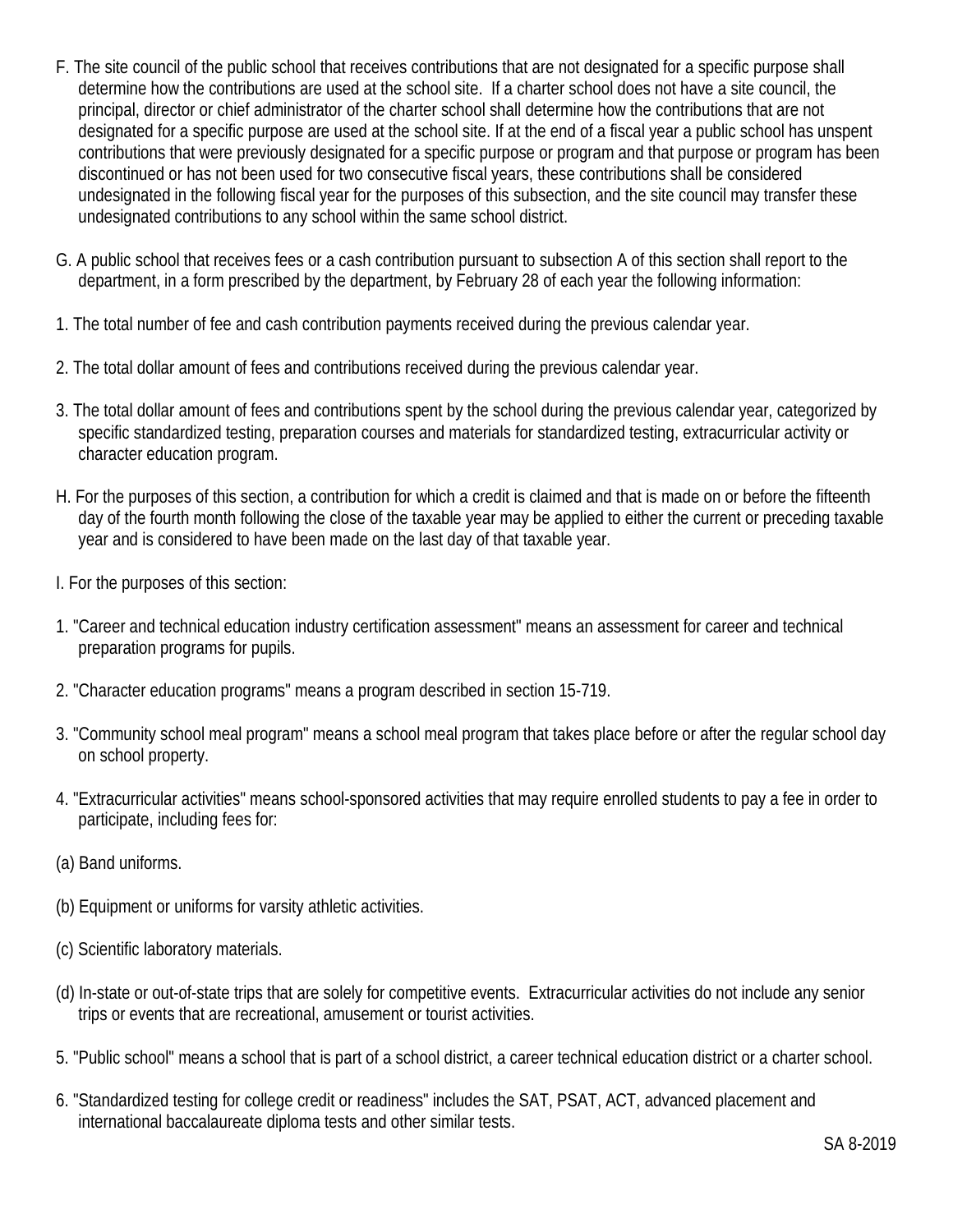- 7. "Student consumable health care supplies" includes tissues, hand wipes, bandages and other health care consumables that are generally used by children.
- 8. "Widely recognized and accepted educational testing organization" means the college board, the ACT, the international baccalaureate and other organizations that are widely recognized and accepted by colleges and universities in the United States and that offer college credit and readiness examinations.

### **A.R.S. 15-342.24 Discretionary powers**

For common and high school pupils, assess reasonable fees for optional extracurricular activities and programs conducted when the common or high school is not in session, except that no fees shall be charged for pupils' access to or use of computers or related materials. For high school pupils, the governing board may assess reasonable fees for fine arts and vocational education courses and for optional services, equipment and materials offered to the pupils beyond those required to successfully complete the basic requirements of any other course, except that no fees shall be charged for pupils' access to or use of computers or related materials. Fees assessed pursuant to this paragraph shall be adopted at a public meeting after notice has been given to all parents of pupils enrolled at schools in the district and shall not exceed the actual costs of the activities, programs, services, equipment or materials. The governing board shall authorize principals to waive the assessment of all or part of a fee assessed pursuant to this paragraph if it creates an economic hardship for a pupil. For the purposes of this paragraph, "extracurricular activity" means any optional, noncredit, educational or recreational activity that supplements the education program of the school, whether offered before, during or after regular school hours.

### **A.R.S. 15-719 Character education program instruction; fund**

A. Each common, high and unified school district and charter school may provide instruction to kindergarten programs through the twelfth grade on character development.

B. Each district may develop its own course of study for each grade. At a minimum, the character education program must include:

1. Instruction in the definition and application of at least six of the following character traits: truthfulness, responsibility, compassion, diligence, sincerity, trustworthiness, respect, attentiveness, obedience, orderliness, forgiveness, virtue, fairness, caring, citizenship and integrity.

2. The use of activities, discussions and visual media and literacy presentations to illustrate and reinforce the application of the character traits.

3. Presentations by teachers or mentors who demonstrate the character traits.

C. At the request of the school district or charter school, the department of education may certify that the school district or charter school has a character development instruction program that meets all of the requirements in subsection B of this section.

D. Parents may elect for their child not to participate in the program.

E. The school district or charter school may accept donations or charge fees for the program if the program is not offered during regular school hours.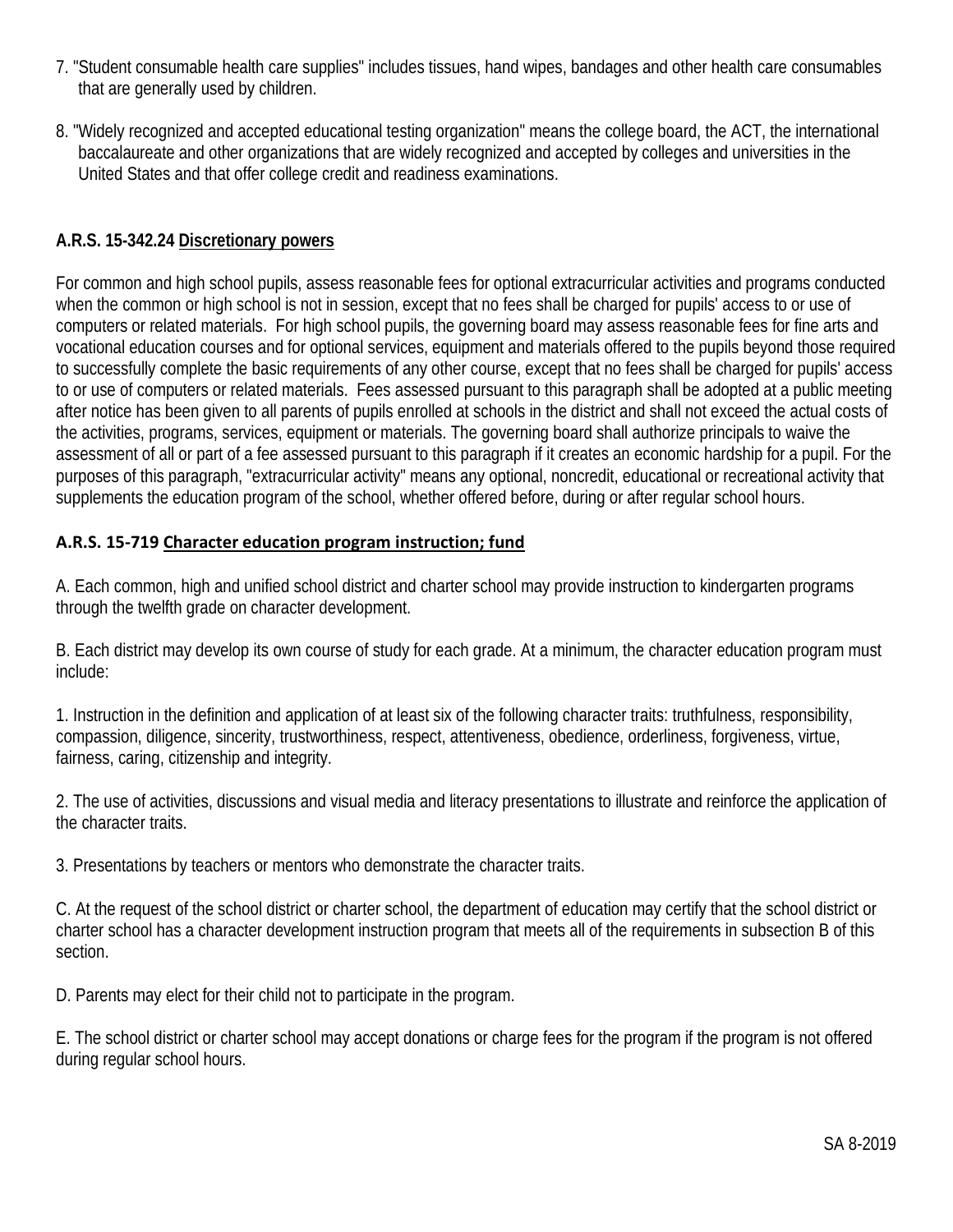F. A character education special plate fund is established consisting of monies received pursuant to section 28-2421. The department of education shall administer the fund. Not more than ten per cent of monies deposited in the fund annually shall be used for the cost of administering the fund. Monies in the fund are continuously appropriated. Monies from the fund shall be annually distributed by the department by July 1.

G. The character education and development division at the department of education shall allocate monies through at least two but no more than four private character education foundations that are incorporated nonprofit corporations in this state and that are qualified under section 501(c)(3) of the United States internal revenue code for federal income tax purposes. The director of the character education and development division at the department of education shall select private character education foundations that provide character education programs that demonstrate proven and effective research based curriculum and training to receive monies from the character education special plate fund.

H. On notice from the department of education, the state treasurer shall invest and divest monies in the fund as provided by section 35-313, and monies earned from investment shall be credited to the fund.

I. Monies in the fund are exempt from the provisions of section 35-190 relating to lapsing of appropriations.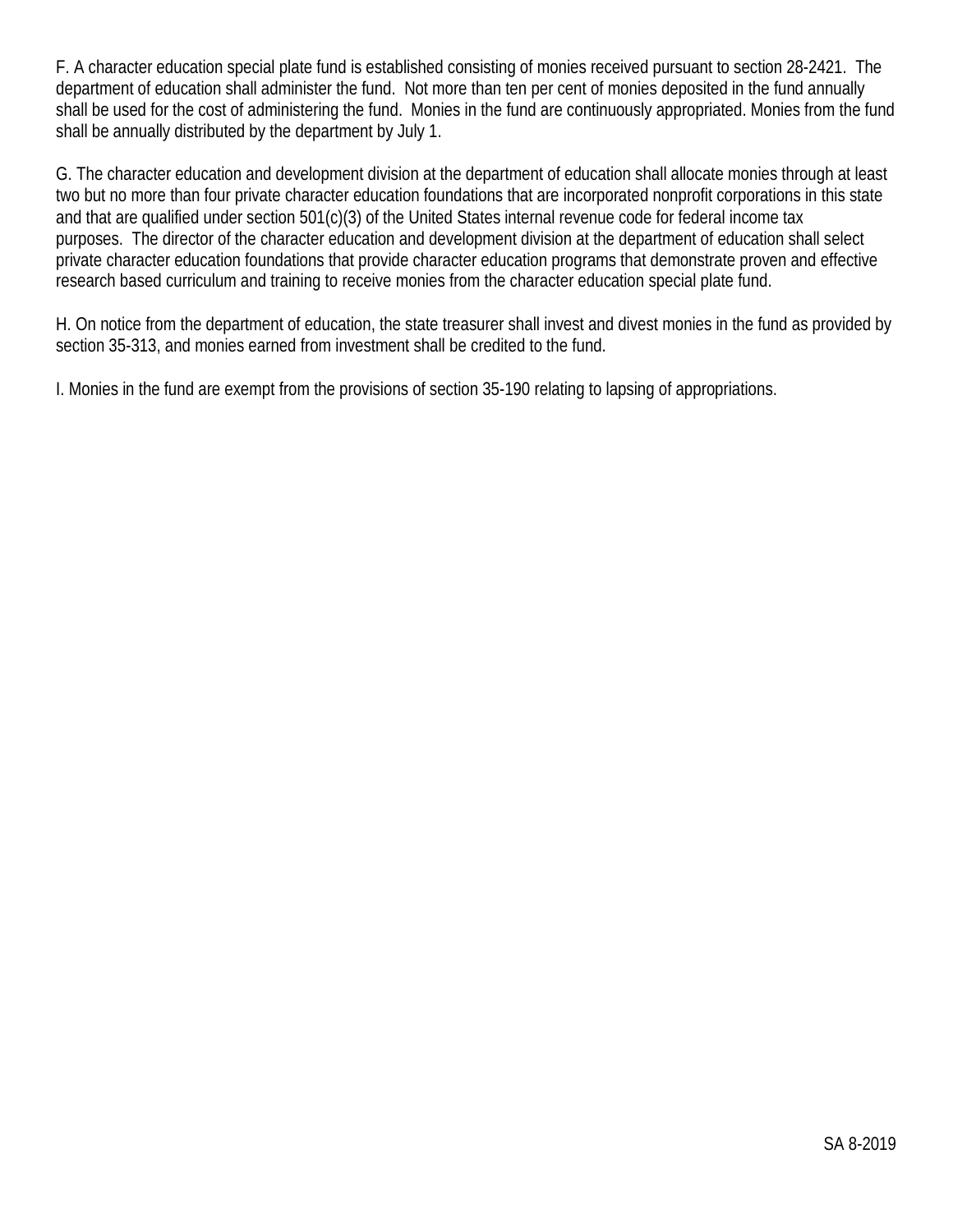### **Payment Process**

- <span id="page-12-0"></span>• Any individual paying Arizona State income taxes may make a tax credit contribution for extracurricular activities at the school of their choice. You do not need to have a student in school nor do you have to live within the district boundaries.
- Tax credits can only be made to a specific school(s). Payments made to school PTO's or booster groups do not qualify as a tax credit.
- Tax credits that are received without any specified extracurricular program or activity will go into the schools general extracurricular activity account.
- Tax credit contributions can be made by mailing a check or money order to the school of your choice, mailing a check or money order to the district office, or by paying on line with a credit card. On line payments can be made at [donate.susd.org](https://touchbase.susd.org/taxcredits)
- Recurring payments can also be created on line allowing individuals to automatically make contributions on line biweekly, monthly, quarterly, or once a year. Recurring payments can be created a[t touchbase.susd.org](https://touchbase.susd.org/touchbase)
- A pre-numbered tax credit receipt will be issued to the contributor. The receipt can be printed if paying on line or will be sent to the contributor if payment is mailed to the school or district office. A copy of your receipt is also available by calling the school or district office.
- Credit-eligible fees paid and contributions made to a public school from January 1 through April 15 of a calendar year may be used as a tax credit to either the current or preceding taxable year and is considered to have been made on the last day of that taxable year.
- Tax credit contributions apply to individuals. Contributions from business or corporations cannot be accepted as tax credit contributions.
- **TAX CREDITS CANNOT BE REFUNDED!** If tax credits have been contributed for a student to participate in a specific activity and the student can no longer participate in this activity the school will work with the family to transfer funds to another tax credit eligible activity within the school. Tax credit money cannot be transferred to another school.
- Tax credits cannot be issued for tuition based classes where the student earns credit. This includes but is not limited to:
	- o PANDA tuition tuition that is part of a preschool
	- o Dual enrollment courses
	- o Summer School
	- o Mandatory or Graded Field Trips
	- o High School Courses
- To claim the tax credit, an individual must contribute to a school-sponsored tax credit activity for which the school district requires a fee. The Governing Board must approve the fees each year.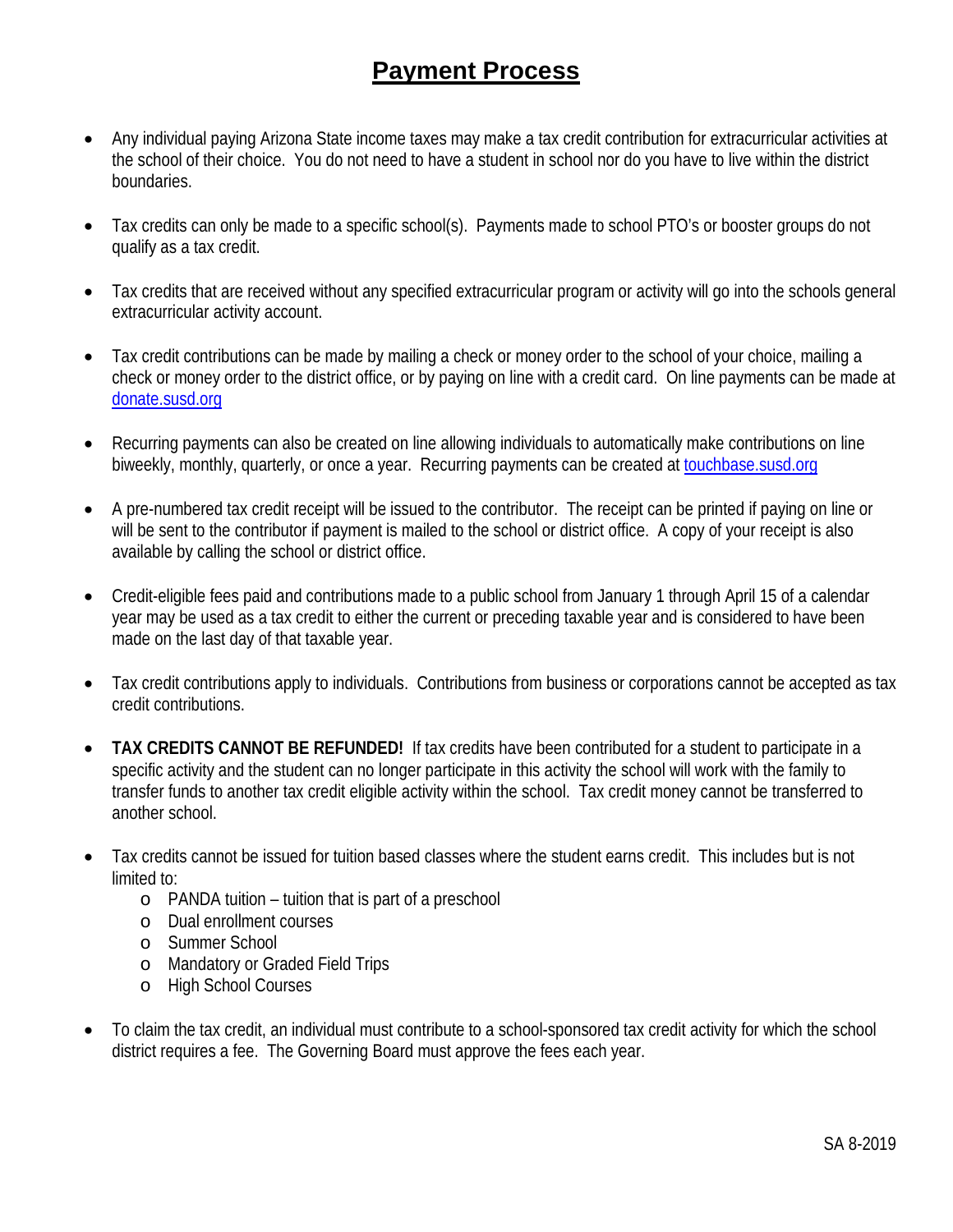### **Internal Procedures for Revenue and Expenditures**

### <span id="page-13-0"></span>**Revenue – Cash, Check, or Money Order**

- 1. Money is sent to the school or district office.
- 2. School office staff, bookstore manager, or district office staff issues a receipt to the individual through the district receipt program (In Touch).
- 3. School office staff, bookstore manager, or district office staff does an End of Period close out in the receipt program. An End of Period close out must be done at least weekly.
- 4. School office staff, bookstore manager, or district office staff verifies that money received matches End of Period close out.
- 5. If money received matches End of Period close out, school office staff, bookstore manager, or district office staff completes deposit slip and deposits money received.
- 6. Weekly armored car pickup will collect deposit and deliver to bank for deposit.
- 7. School office staff, bookstore manager, or district office staff will send receipt to the individual or give the student the receipt at time of payment.
- 8. School office staff, bookstore manager, or district office staff will send copy of deposit slip and End of Period statement to district office.
- 9. District office will verify deposit amount and enter deposit into district accounting system. Deposits entered into district accounting system will be deposited by each tax credit activity account code.
- 10. District office will reconcile monthly bank statement and transfer funds to the Maricopa County Treasurers Office. District office will also reconcile End of Period close outs to the bank statement to ensure all money collected is deposited into the District bank account.

### **Revenue – On line payments**

- 1. Individual goes to the on line payment web site donate.susd.org
- 2. Select the school and tax credit item from the dropdown box. You may enter a memo or student name in the memo field.
- 3. Enter in the amount of the contribution and click Buy. You may select multiple schools or tax credit items.
- 4. When you are finished, click on the Checkout button.
- 5. Ensure your contribution looks correct and click the Pay button.
- 6. Enter in your name, address, phone number, email and click the Pay button.
- 7. Enter in your card information and click Submit Payment.
- 8. You may either print out your receipt or e-mail the receipt to print at a later time.
- Schools may track tax credit payments through available reports from the In Touch receipt program. These reports will show payments made whether the payment is made at the school, the district office, or on line.
- Schools may also track tax credit balances through the student activity reports in IVISIONS.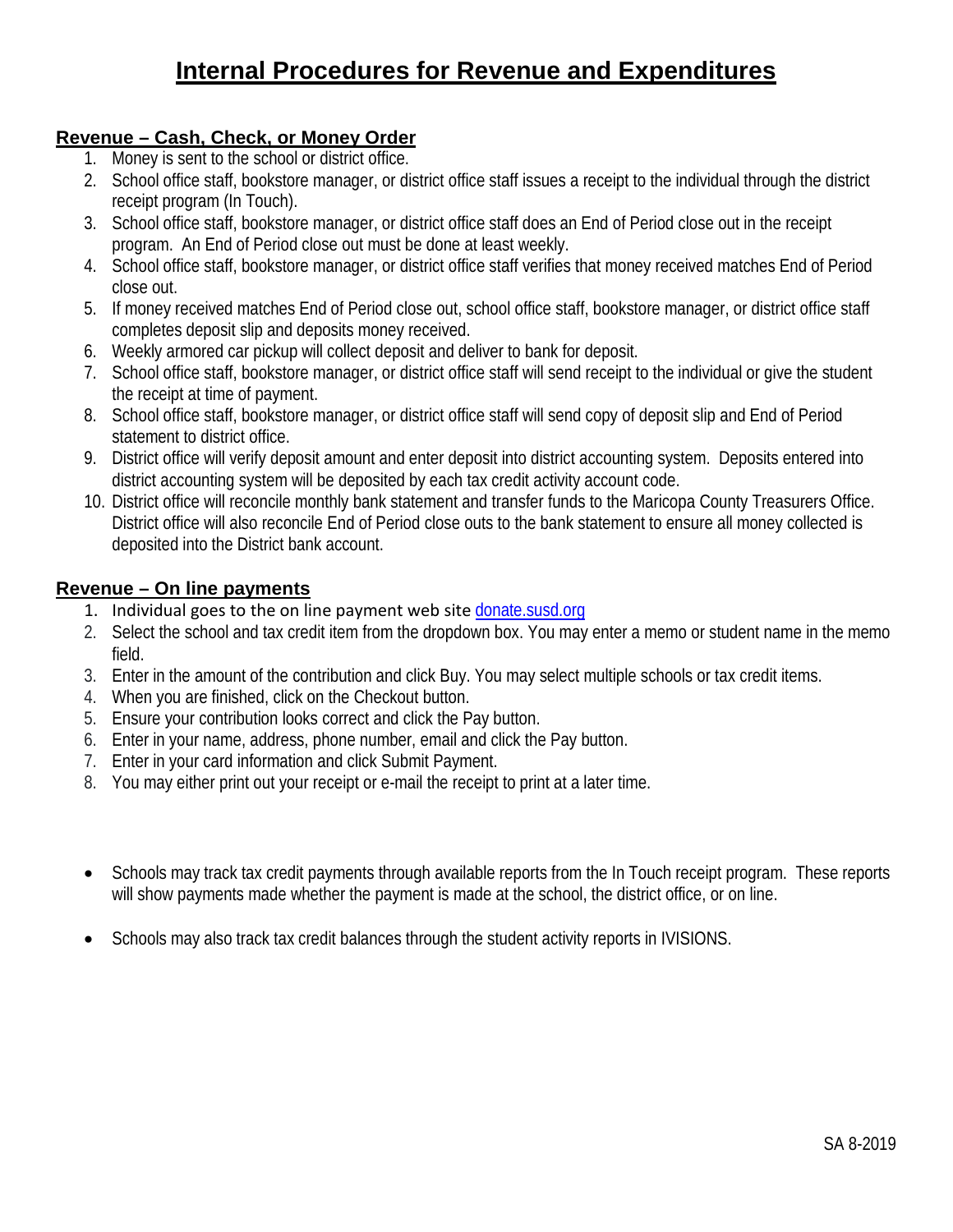### **Expenditures**

- Tax credit funds can be used in conjunction with other district funds. The school must submit appropriate paperwork reflecting the different account codes and amounts.
- To use tax credit funds for field trips, the field trip must be school sponsored, educational, and not graded or mandatory. Overnight, Out-of-State, and Foreign trips must be approved by the Governing Board. Please see the Field Trip Guidelines for more information regarding field trips. Payments for school sponsored trips **cannot** be made directly to the vendor. All payments for school sponsored trips must be made to the school.
- Purchases made from the general extracurricular tax credit account must have site council approval.
- Expenditures must follow school district procurement procedures. Contracted vendors, RFPs or quotes, purchase orders, etc.
- A purchase order must be in place prior to the activity or receiving any goods or services.
- The office staff/bookstore manager will enter in the requisition. The requisition must contain the entire amount of the activity, the date(s) of the activity, the authorized user/certified employee in charge of the activity, and the accounts used for the activity. Documentation and any required paperwork must be attached.
- The principal or designee must review and approve all requisitions.
- Once approved by the principal or designee the requisition will be sent to accounting to review and approve. Requisitions may also require approval from department managers depending on the type of purchase.
- Once the requisition has been approved by accounting, and any required department managers, the requisition will go to purchasing.
- If approved, the district purchasing department will issue the purchase order.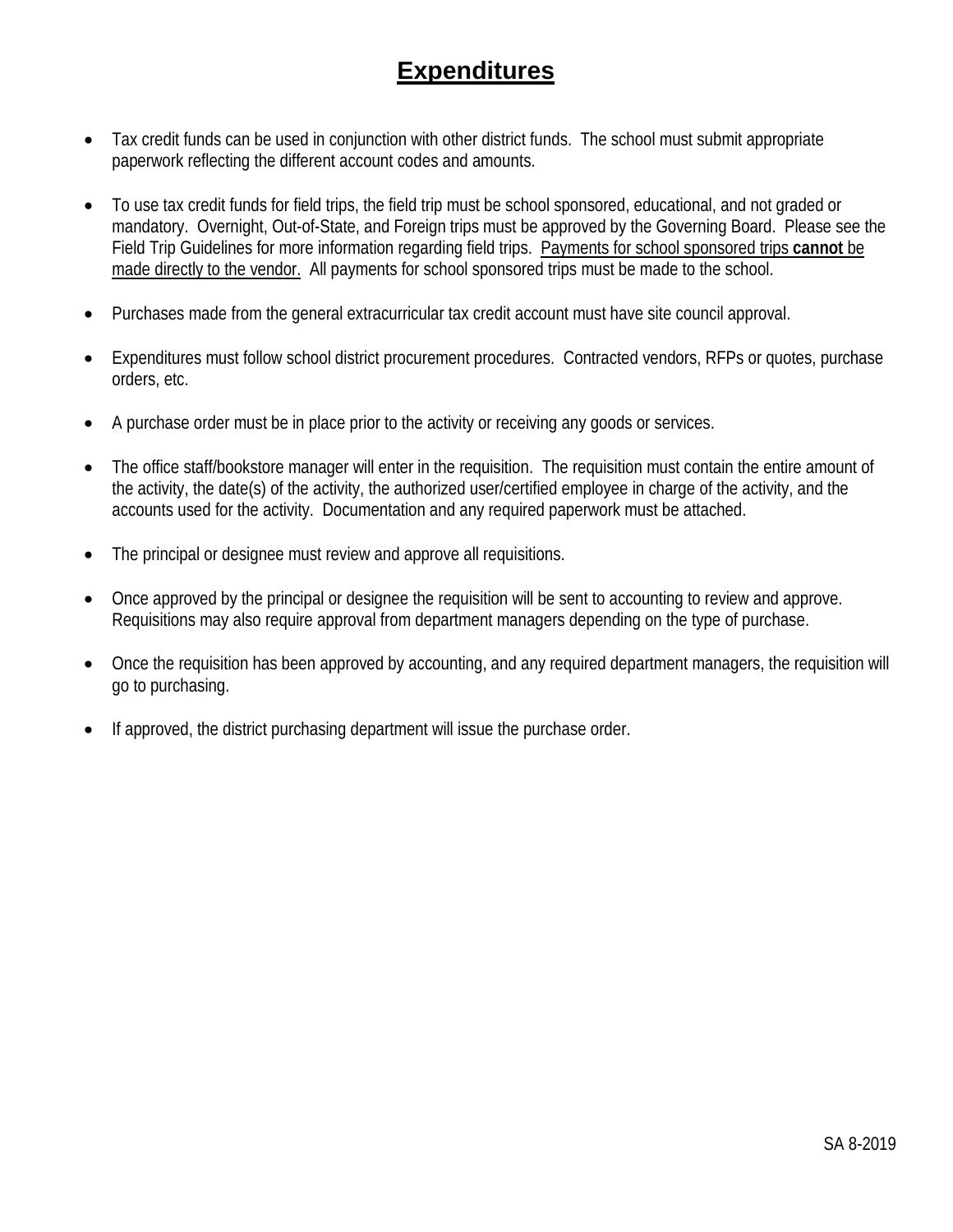### **Activities Using Multiple Funds/Accounts**

<span id="page-15-0"></span>**Types and Uses of Non-Tax Credit Accounts:**

**Student Club Accounts:** Money raised by the efforts of students with the approval of the Governing Board. Money is deposited into individual student club accounts with the district. Student clubs are required to have a certified employee as their club sponsor. All fundraising efforts must be approved by the principal and student council on campus. All student club purchases must be authorized by the club and approved in club minutes with a "not to exceed" amount. Student clubs must obtain a purchase order prior to receiving any goods or services. Club minutes must be attached to all club purchase orders. Student clubs may not purchase items for district use or pay for substitute teachers. Student clubs may purchase supplies or equipment for the club or club activities; including items for students to keep, parties/banquets, required supplemental salaries for club activities (security or custodian for a club function).

**Auxiliary or Non-Tax Credit Activities:** Money collected from fees for participation in an activity that does not qualify for tax credit, business checks for tax credit activities and athletic gate receipts. Money is deposited into school auxiliary account for the activity.

**PTO/Booster Groups:** Money is raised by PTO/Booster Group activities and fees. Bank accounts are separate from the district. PTO/Booster Groups may donate items or money directly to the school. Donations made to a school are submitted through the district gift process.

 $\triangleright$  School sponsored activities and field trip can be paid through a variety of accounts. A field trip can be paid through tax credit, non-tax credit, student clubs and/or PTO/Booster funds. For tracking purposes, district policy is that all payments for a field trip be paid directly to the district, not to the vendor. If a PTO/Booster group is paying for a portion of the field trip the funds should be paid or gifted to a district account. The district will issue the purchase order for the entire trip and can then track the payments received to verify that all money necessary for the trip has been received.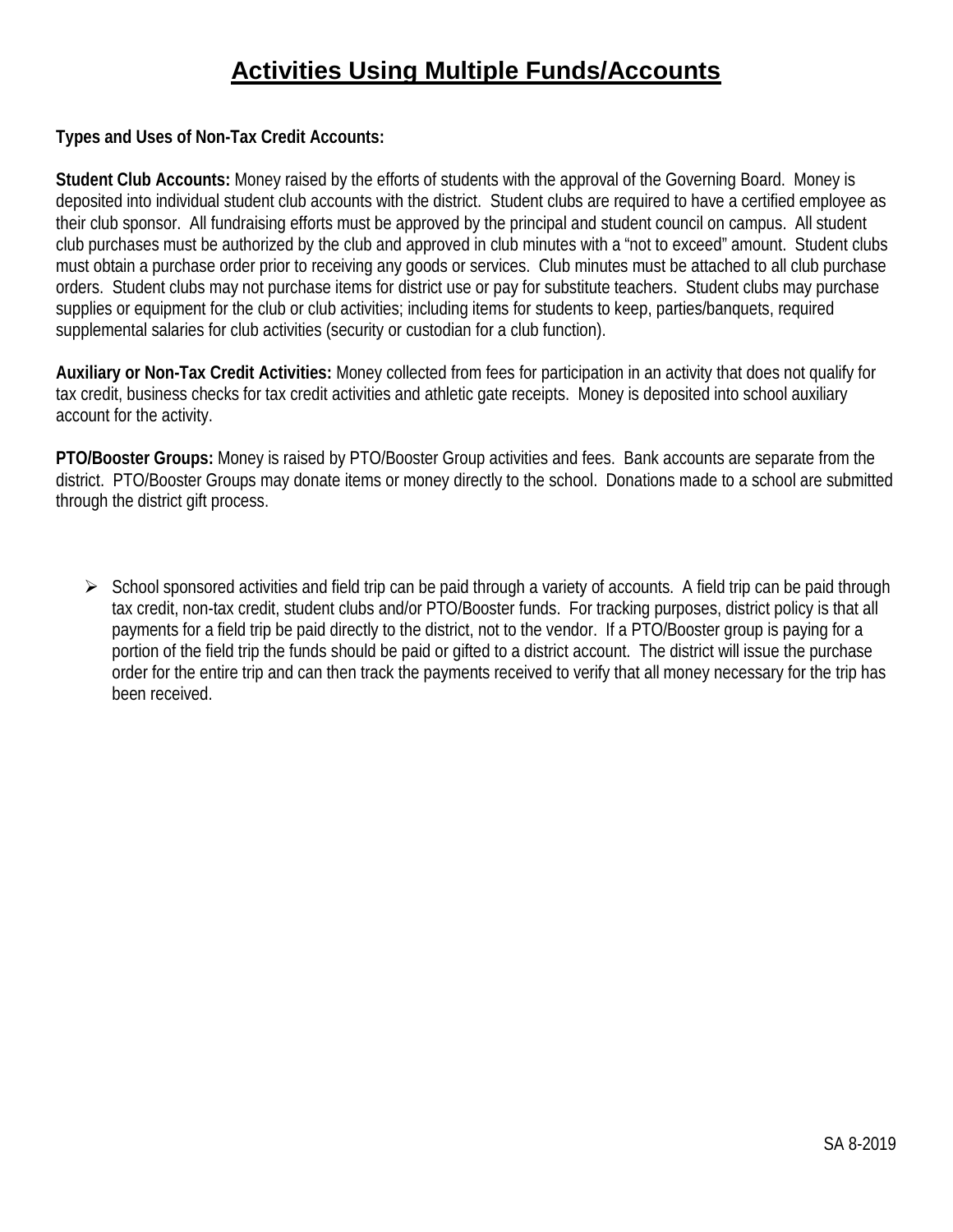# **What does House Bill 2425 mean for SUSD?**

<span id="page-16-0"></span>From August 27, 2019 to June 30, 2022 contributions made into the schools General Extracurricular account may be used to purchase the following items:

- **Capital Items** defined in USFR including items listed in A.R.S. § Title 15-903, subsection C paragraphs 2 through 8
	- 2. Furniture, furnishings, athletic equipment and other equipment, including computer software.

3. Pupil and nonpupil transportation vehicles and equipment, including all capital expenditures within a contract if the school district contracts for pupil transportation.

- 4. Textbooks and related printed subject matter materials adopted by the governing board.
- 5. Instructional aids.
- 6. Library books.
- 7. Payment of principal and interest on bonds.
- 8. School district administration emergency needs that are directly related to pupils.

Note: Number 1 under §15-903 section C is excluded per A.R.S. § 43-1089.01

- **Community School Meal Programs (not NSLP or NSBP) -** school meal programs that take place before or after the regular school day and are on school property.
- **Student Consumable Health Care Supplies –** Includes tissues, hand wipes, bandages and other health care consumables that are generally non-durable supplies that cannot withstand repeated use and are usually disposable and used by children.
- **Playground Equipment and Shade Structures for Playground Equipment -** Generally defined as an outdoor or indoor area featuring equipment designed for recreation and play.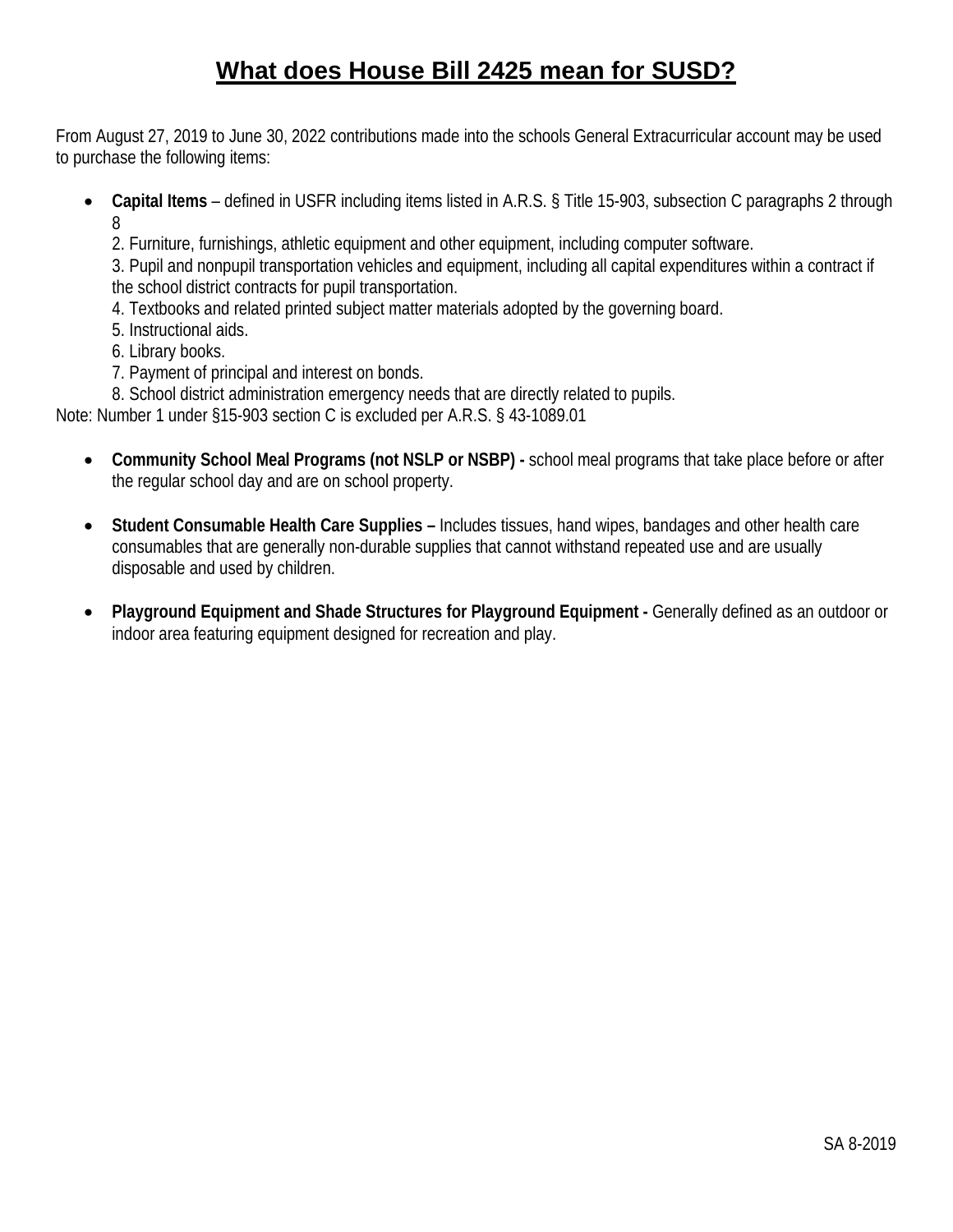# **Frequently Asked Questions**

### <span id="page-17-0"></span>*What monies can be used to pay the extracurricular activity fee?*

Extracurricular activity fees can be paid by a non-tax credit payment used for extracurricular fees, a tax credit donation, club fundraisers to pay the fee, PTO's or Booster payments for the fee or the principal my waive fees in case of economic hardship. This requires the parent or guardian to submit a Request for Financial Assistance Form and approval by the principal.

### *Who has the authority to expend monies generated out of extracurricular tax credit accounts?*

- General extracurricular accounts must be approved by site council with principal approval.
- Athletic participation and general athletics accounts are approved by the athletic director and principal.
- Sport specific and program specific accounts are approved by the coach or sponsor related to the specific activity and principal.

### *Do intervention programs qualify for tax credit use?*

Programs that are used strictly before school, after school, or during lunch and are used for tutoring purposes, may qualify for tax credit if they charge a fee to participate. Programs that are done in class or part of a pull out instruction do not qualify for tax credit use.

### *What are athletic participation fees used to pay for?*

- A.I.A. officials
- Athletic workers ticket takers, ticket sellers, custodial, security and police officers
- Coaching Stipends if additional coaches are needed to meet adult to student ratios
- Field maintenance paint, fertilizer, stabilizer
- Supplies for the athletic team
- Equipment and uniforms

### *What funds are used to pay for athletic camps?*

If the camp is offered through our Community Schools program and available to students outside of the district the participation fee is paid to Community Schools and does not qualify as a tax credit.

If the camp is a school sponsored team camp and only offered to students enrolled in the school tax credit may be used. The specific team will generally charge an additional fee for the camp which is not part of the athletic participation fee.

### *Do programs offered through Community Schools qualify as tax credit?*

No. Payments made directly to Community Schools do not qualify as a tax credit.

#### *Can parents decide after they donate general tax credit monies to use that money for specific activity or field trip fees?*

No, because the principal and site council could have obligated the funds to cover other needs.

### *Do schools charge ALL students a fee at the start of the year even if they don't know which students may take part in an extracurricular activity throughout the year?*

No. Fees will be charged to participants for each activity at the onset of the activity. However, a donor may choose to make the maximum allowed tax credit donation at the beginning of the year and designate it for multiple activities.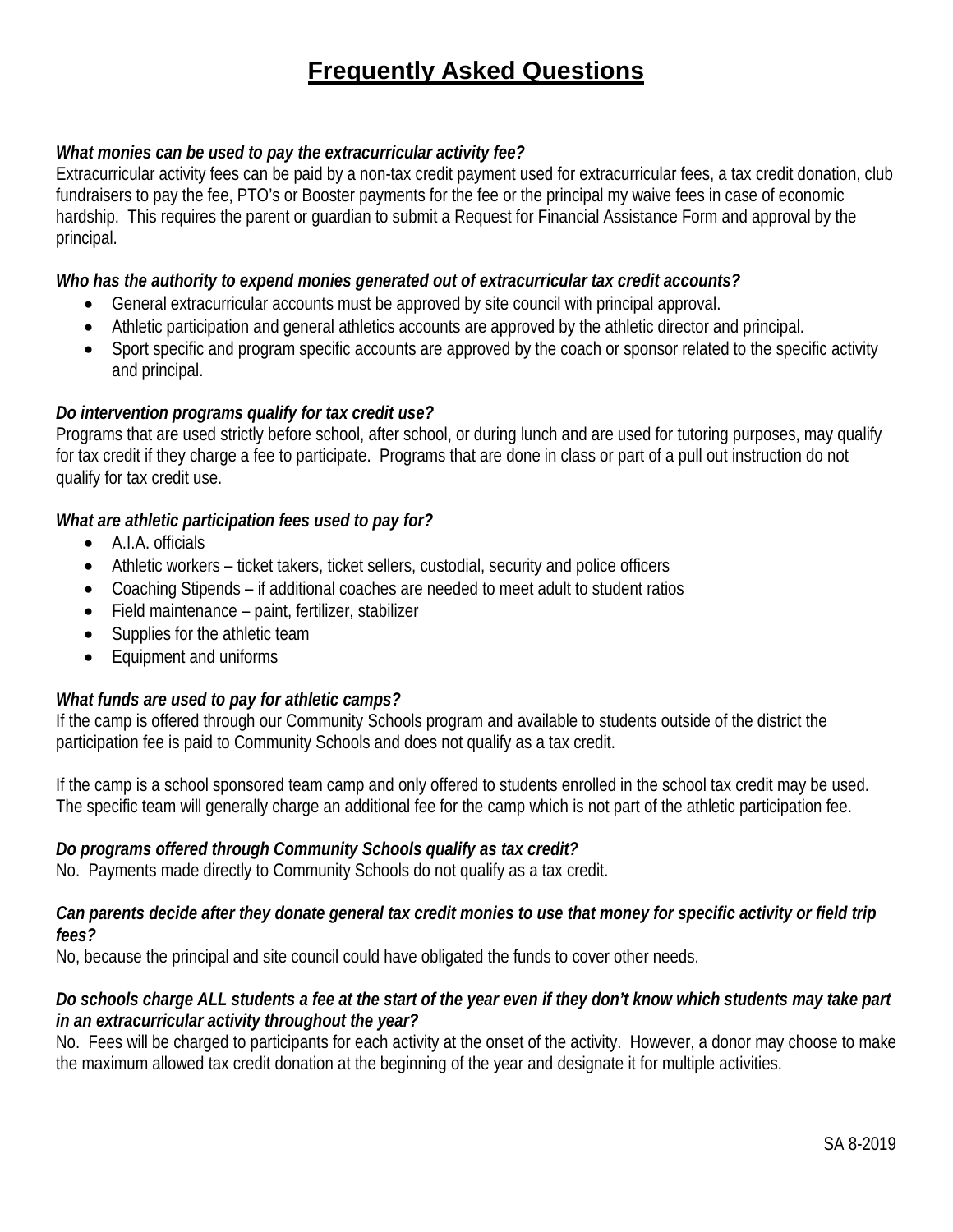### *If schools would like to access Tax Credit monies in the general fund do they need to charge a fee to every student?*

No, so long as the monies will be spent on eligible extracurricular activities or field trips for which participating student have already been assessed a fee.

### *If tax credit is used to pay for character education activities, does a fee need to be charged?* No.

### *Can tax credit monies be refunded?*

No, tax credit contributions or payments are not refundable.

### *Can tax credit money be transferred to another school?*

If at the end of a fiscal year a public school has unspent contributions that were previously designated for a specific purpose or program and that purpose or program has been discontinued or had not been used for 2 consecutive years. The contributions are considered undesignated and the site council may move the fund to the extracurricular account or they may transfer the funds to any school within the same school district.

### *Can an individual contribute a tax credit under a student name to use at a later time in the event that the student might participate in a future tax credit activity?*

No, tax credit contributions are contributed to a school and activity. We are unable to track all contributions by student. Once funds are contributed to a specific activity the sponsor or coach may obligate the funds to specific activities or purchases, in which case we would not be able to transfer funds to a different activity or program.

### *If an activity does not use Tax Credit money does the student still have to pay an extracurricular activity fee?* No, but some clubs may still opt to charge a fee to help with operating expenses. Any money collected from a club would be deposited into the student club account.

### *If students want to fundraise to cover their extracurricular activity fees or for donations to the school or charity, are they required to do so through a club?*

Yes, a recognized student club is required for all student fundraisers.

### *Can the students fundraise with a PTO/Booster group?*

Yes, a student club may fundraise with a PTO/Booster group, however the fundraiser must be done as a joint venture. The student club must receive a portion of the fundraising proceeds based off their level of effort. This must be decided upon before the fundraising activity and approved by the Principal.

### *What must a coach or sponsor do to establish and use a student activity account? How is a student club formed?*

All new clubs must be approved by the Principal and Student Council. Each club must have a certified SUSD employee as the club sponsor. All clubs must have a constitution. Athletic clubs can only participate in athletic activities if the sport is a part of the A.I.A. Athletic clubs that are sports outside of the A.I.A. can form clubs and have club meetings, however they cannot participate as a club in sporting activities. Example: Rowing is not an A.I.A. sport. A site can have a rowing club, which can talk about rowing, have guest speakers, and fundraiser. The student club cannot participate in a rowing sporting event as the school club.

### *Where is the student fundraising money deposited and who is authorized to spend the money?*

All money is deposited into a club account designated for the specific club. Expenditures must be approved by the club members and noted in the club minutes. Club minutes must be approved by a student member and the club sponsor. A purchase order is required and the invoice must be received and approved for payment by the school site.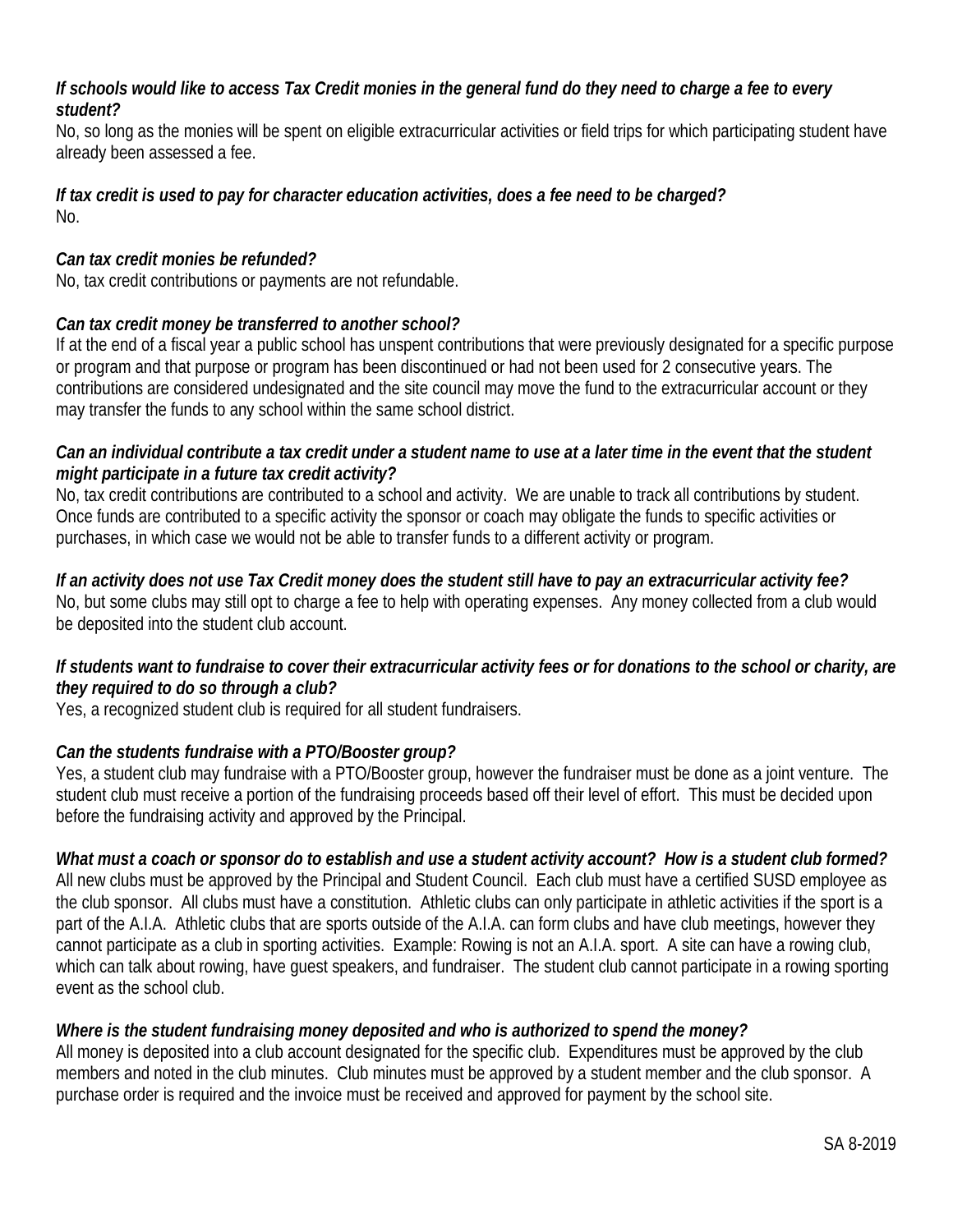### *What are the requirements for student fundraisers?*

Student club fundraisers must have the club, Principal, and Student Council approval. Approval is done by submitting the Fundraiser Approval Form. Each year a request is given to the Governing Board authorizing Principals to approve fundraisers for the Governing Board.

PTO/Booster group fundraiser must have Principal and Student Council approval if the activity is happening on school campus or if students are involved in a joint venture. The PTO/Booster group must submit the Fundraiser Approval Form to the school for approval. If the fundraiser is a joint venture with a student club, the Joint Venture Form must be submitted and approved.

### *Can tax credit funds be used for Professional Development or Staff events?*

No, tax credit can only be used for activities that include enrolled students.

### *What expenditures are PTO/Booster groups allowed to pay for from their fund?*

- Meals before and after games
- Personalized uniforms or gear
- Goods or services that supplement a district-sponsored activity are not co-mingled with District Funds. Certain goods or services may require gift approval.

### *What type of expenditures require PTO/Booster groups to donate funds to the school for use?*

- Additional employees paid by PTO/Booster groups. For equality reasons, the District approved a set number of coaches per athletic team at each site. We do not allow PTO/Booster groups to pay for additional coaches.
- Payment toward activities that use funds outside of the PTO/Booster group. Example: PTO/Booster group and Tax Credit funds used for a field trip.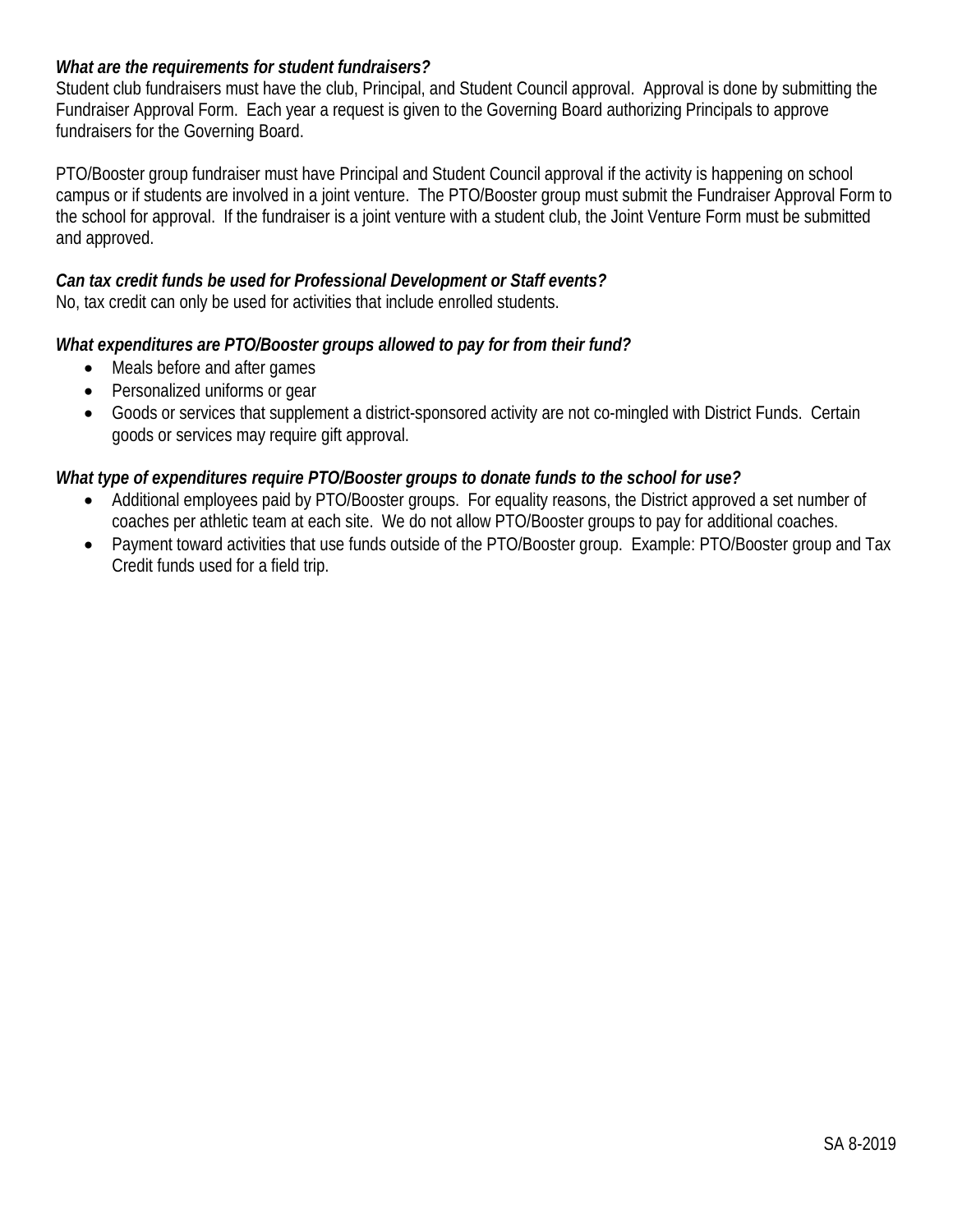# **Important Tax Credit Facts**

- <span id="page-20-0"></span>• Credit-eligible fees paid and contributions made to a public school from January 1 through April 15 of a calendar year may be used as a tax credit to either the current or preceding taxable year and is considered to have been made on the last day of that taxable year.
- Married filing jointly can claim up to \$400.00
- Single can claim up to \$200.00
- Tax Credit can only be used for extracurricular activities that are
	- 1. Be sponsored by the district/school
	- 2. Be for enrolled students
	- 3. Be optional
	- 4. Be non-credit
	- 5. Supplement the district/school's educational program
	- 6. Involve a fee for participation
	- 7. Have its fee paid directly to the district/school
	- 8. Have its fee adopted by the Governing Board at a public meeting after notice to all parents of enrolled students
	- 9. Have its all or part of its fee waived, as authorized by the Governing Board, if it creates an economic hardship for a student
- Tax Credits are **NON REFUNDABLE!**
- Tax Credits program is only for Arizona residents; residents from other states cannot claim an Arizona Public School tax credit.
- Businesses, corporations, trusts, and estates do not qualify for a public school tax credit.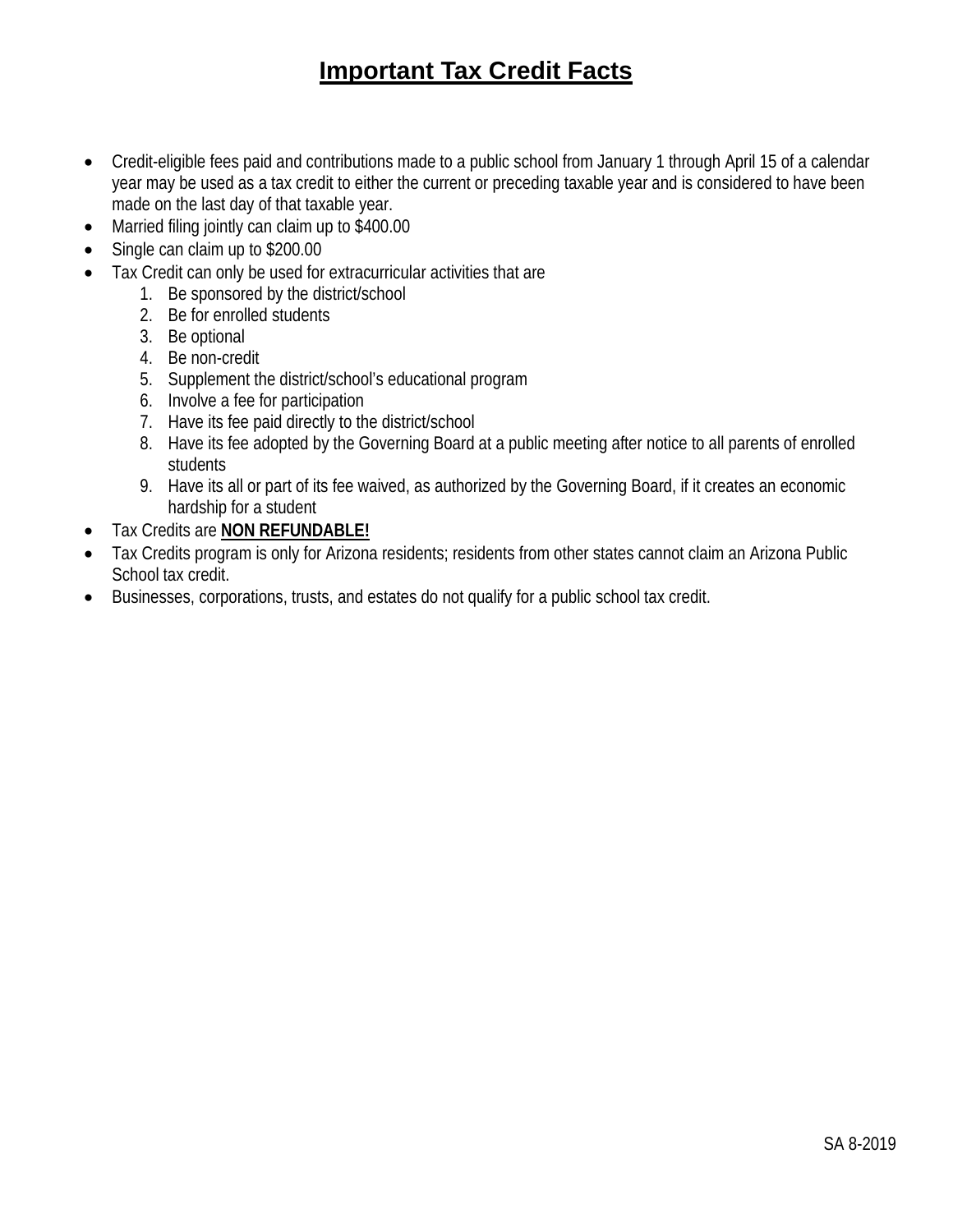

| <b>OFFICIAL USE ONLY</b> |
|--------------------------|
| $Receipt \#:\_$          |
| \$Amount:                |
| <b>Payment Method:</b>   |
| $CASH$ <sub>____</sub>   |
| Check#                   |
| Initialed:               |
|                          |

### **What is a tax credit?**

A tax credit is **NOT** a donation! It **IS** a dollar-for-dollar reduction in the state income tax you pay. If your tax credit contribution is more than the amount of state tax you owe, the credit can be carried forward up to five years. Receiving this tax credit will allow you to reduce the amount you owe the state or increase your refund. When filing your income tax return for the State of Arizona, the amount you designate to your school will be the amount you may claim as a state tax credit. This payment is eligible for Arizona state income tax credit as allowed by A.R.S. §43-1089.01. Tax credit contributions are non-refundable.

<span id="page-21-0"></span>**School Tax Credit Form**

#### **Designate your Tax Dollars to help Students of Scottsdale Unified School District #48**

It's a win-win situation for you and the school! Contributions received from January 1, 2019 thru April 15, 2020 can be claimed on your Arizona State tax return for either 2019 or 2020.

#### STEP 1 - Contributor's Information: ALL Information needs to be filled out

| Print Name (one name only)_ |       | Date         |             |
|-----------------------------|-------|--------------|-------------|
| Address                     | City  | <b>State</b> | $\angle$ in |
| Phone                       | Email |              |             |

#### Check One:

\$200 Maximum for Single, Widowed, Head of Household

\$400 Maximum for Married filing jointly

Other Dollar Amount - Every dollar collected makes a difference

Your designation does not have to be for the maximum allowable amount, but we do offer options to make automatic payments (online). Call the District Office for more information - 480-484-6100

#### STEP 2 - Select school(s) from the list below:

| Anasazi ES       | Coronado HS                | Ingleside MS    | Pueblo ES    |
|------------------|----------------------------|-----------------|--------------|
| Arcadia HS       | Desert Canyon ES           | Kiva ES         | Redfield ES  |
| _Chaparral HS    | $\_\_\_\$ Desert Canyon MS | __Laguna ES     | _Saguaro HS  |
| Cherokee ES      | Desert Mtn. HS             | Mohave MS       | __Sequoya ES |
| Cheyenne K-8     | Echo Canyon K-8            | Mountainside MS | Tavan ES     |
| Cochise ES       | Hohokam ES                 | Navajo ES       | Tonalea K-8  |
| Cocopah MS       | Hopi ES                    | Pima ES         | Yavapai ES   |
| Copper Ridge K-8 |                            |                 |              |

#### STEP 3 - Select Preference: ONLY Activities from approved list can be chosen.

No Preference **Activity from Preference List** Activity:

STEP 4 - Payment | Personal checks payable to SUSD #48 or Credit/Debit CardsAccepted Online Return this form with your contribution to: Phone: 480-484-6100 SUSD #48 – Tax Credit Open: Mon-Fri 7:30am-4:00pm ATTN: Student Activities Forms available at http://taxcredit.susd.org 7575 East Main St. Scottsdale, AZ 85251